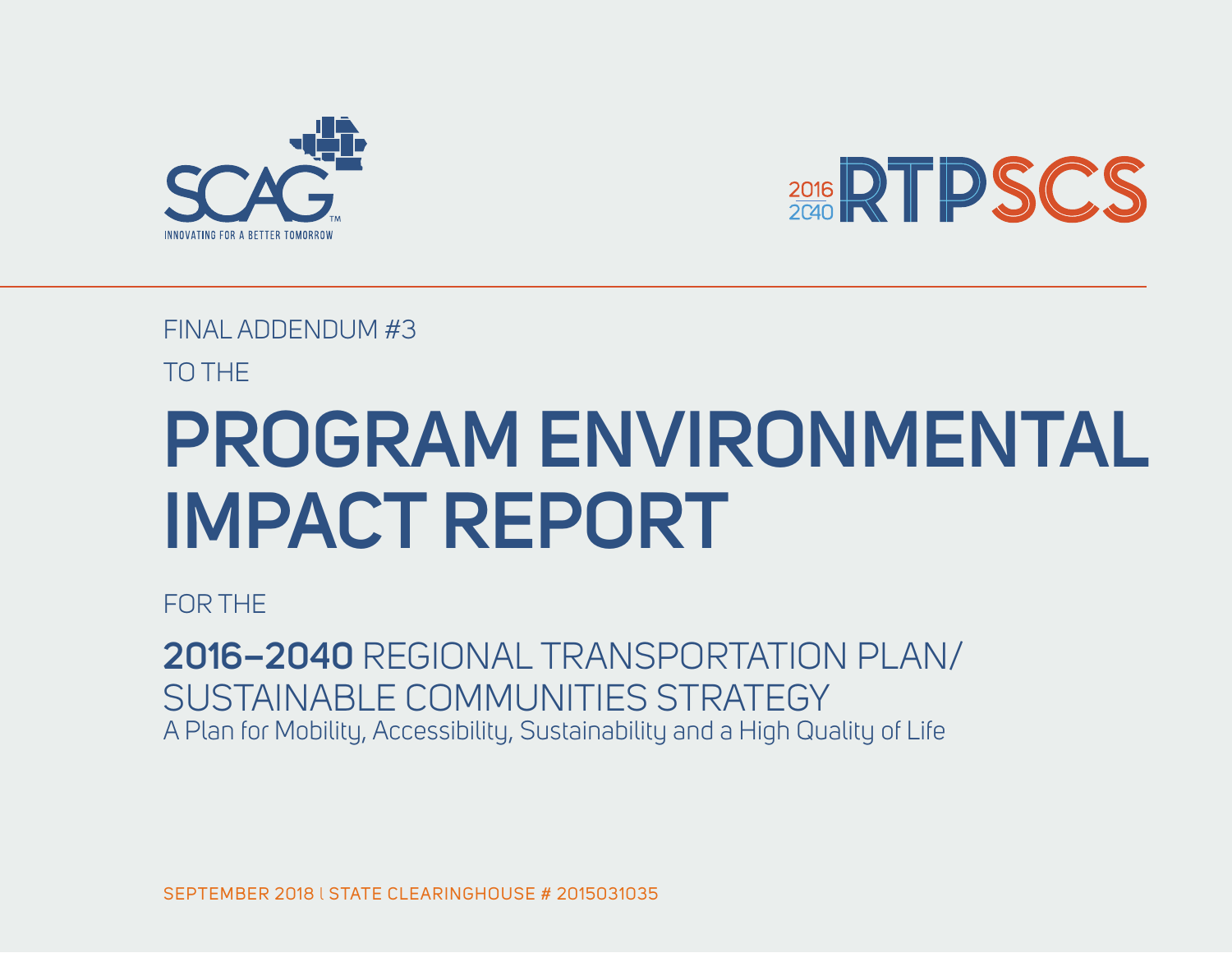## 2016 RTPSCS

#### FINAL ADDENDUM #3

TO THE

## **PROGRAM ENVIRONMENTAL IMPACT REPORT**

FOR THE

**2016–2040** REGIONAL TRANSPORTATION PLAN/ SUSTAINABLE COMMUNITIES STRATEGY

SEPTEMBER 2018 l STATE CLEARINGHOUSE # 2015031035

| <b>INTRODUCTION</b>                  |    |
|--------------------------------------|----|
| <b>PROJECT DESCRIPTION</b>           |    |
| <b>ENVIRONMENTAL ANALYSIS</b>        |    |
| <b>COMPARISON OF ALTERNATIVES</b>    | 24 |
| <b>LONG TERM CEQA CONSIDERATIONS</b> | 24 |
| <b>FINDINGS</b>                      |    |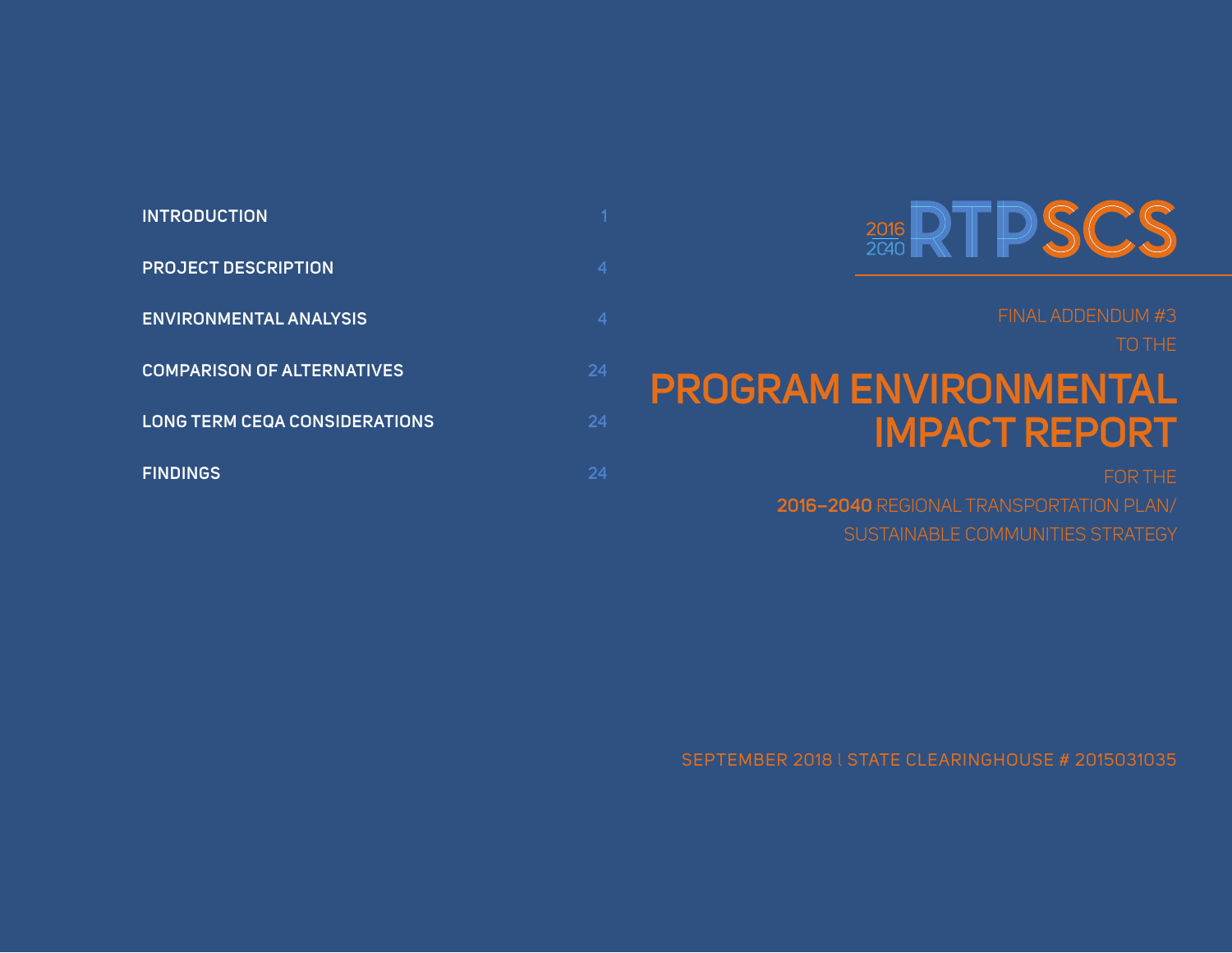### <span id="page-2-0"></span>**FINAL ADDENDUM #3**

#### **INTRODUCTION**

Southern California Association of Governments (SCAG) proposes to amend the 2016- 2040 Regional Transportation Plan/Sustainable Communities Strategy (2016 RTP/SCS or Plan). The RTP is a long-range vision for regional transportation investments. Using growth forecasts and economic trends, the RTP considers the role of transportation relative to economic factors, environmental issues and quality-of-life goals, and provides an opportunity to identify transportation strategies today that address mobility needs for the future. The RTP is updated every four years to reflect changes in economic trends, state and federal requirements, progress made on projects, and adjustments for population and jobs. The SCS, pursuant to Senate Bill (SB) 375, integrates land use, transportation strategies, and transportation investments within the Plan.

The 2016 RTP/SCS Project List (hereafter referred to as "Project List") contains thousands of individual transportation projects that aim to improve the region's mobility and air quality, and revitalize the economy and includes, but is not limited to, highway improvements such as mixed flow lanes, interchanges, ramps, high occupancy vehicle (HOV) lanes, toll lanes, and arterials; transit improvements such as bus, bus rapid transit (BRT) and various rail upgrades; high speed regional transport (HSRT); and goods movement strategies. Although the 2016 RTP/SCS has a long-term time horizon under which projects are planned and proposed to be implemented, federal and state mandates ensure that the Plan is both flexible and responsive in the near term. Therefore, the 2016 RTP/SCS is regarded as both a long-term regional transportation blueprint and as a dynamic planning tool subject to ongoing refinement and modification.

As the Lead Agency under the California Environmental Quality Act (CEQA, Cal. Pub. Res. Code Section 21000 et seq.), SCAG prepared the Final 2016 RTP/SCS Program Environmental Impact Report (PEIR) for the 2016 RTP/SCS to evaluate the potential environmental impacts associated with implementation of the 2016 RTP/SCS and to identify practical and feasible mitigation measures.

As is appropriate for a PEIR, the 2016 RTP/SCS PEIR focuses on a region-wide assessment of existing conditions and potential impacts as well as broad policy alternatives and program-wide mitigation measures (CEQA Guidelines Section 15168(b)(4)). Pursuant to Section 15152 of the CEQA Guidelines, subsequent environmental analyses for separate, but related, future projects may tier off the analysis contained in the 2016 RTP/SCS PEIR. The CEQA Guidelines do not require a Program EIR to specifically list all subsequent activities that may be within its scope. For large scale planning approvals (such as the RTP/ SCS), where site-specific EIRs or negative declarations will subsequently be prepared for specific projects broadly identified within a Program EIR, the site-specific analysis can be deferred until the project level environmental document is prepared (Sections 15168 and

15152), provided deferral does not prevent adequate identification of significant effects of the planning approval at hand.

The 2016 RTP/SCS PEIR was certified on April 7, 2016, and the associated Plan was adopted on the same day (SCH No. 2015031035).

Since the adoption of the 2016 RTP/SCS, SCAG has received requests from several county transportation commissions to amend the Plan to reflect additions or changes to project scopes, costs, and/or schedule for a number of transportation projects. To address these requests, SCAG prepared Amendment #1 and Amendment #2 to the 2016 RTP/SCS and conducted a programmatic environmental assessment of the changes to the 2016 RTP/SCS Project List documented in the 2016 RTP/SCS Amendment #1 and Amendment #2 pursuant to CEQA. It was found that adoption of the modifications to the 2016 RTP/SCS Project List documented in the 2016 RTP/SCS Amendment #1 and Amendment #2 would not result in either new significant environmental effects or substantial increase in the severity of previously identified significant effects and that the modifications would be consistent with the analysis, mitigation measures, alternatives, and Findings of Fact contained in the 2016 RTP/SCS PEIR. Therefore, it was determined that a Subsequent or Supplemental PEIR would not be required and that an addendum to the 2016 RTP/SCS PEIR would fulfill the requirements of CEQA. On April 6, 2017, Addendum #1 to the 2016 RTP/SCS PEIR (Addendum #1) was approved, and the associated 2016 RTP/SCS Amendment #1 was adopted on the same day. On July 3, 2017, Addendum #2 to the 2016 RTP/SCS PEIR (Addendum #2) was approved and the associated 2016 RTP/SCS Amendment #2 was adopted on the same day.

Since the adoption of Amendment #2, CTCs have requested modifications to 349 RTP/SCS projects, resulting in Amendment #3.

It is important to note that when the 2016 RTP/SCS is referenced in the environmental analysis of this document, it also includes projects and calculations that were revised in 2016 RTP/SCS Amendment #1 and Amendment #2.

This Addendum #3 to the 2016 RTP/SCS PEIR has been prepared by SCAG to assess potential environmental impacts of the proposed updates and revisions to the 2016 RTP/ SCS Project List included in the 2016 RTP/SCS Amendment #3. This document is prepared as an addendum to the previously certified 2016 RTP/SCS PEIR in April 2016 (SCH No. 2015031035).

In summary, the 2016 RTP/SCS PEIR and this Addendum #3 to the PEIR serves as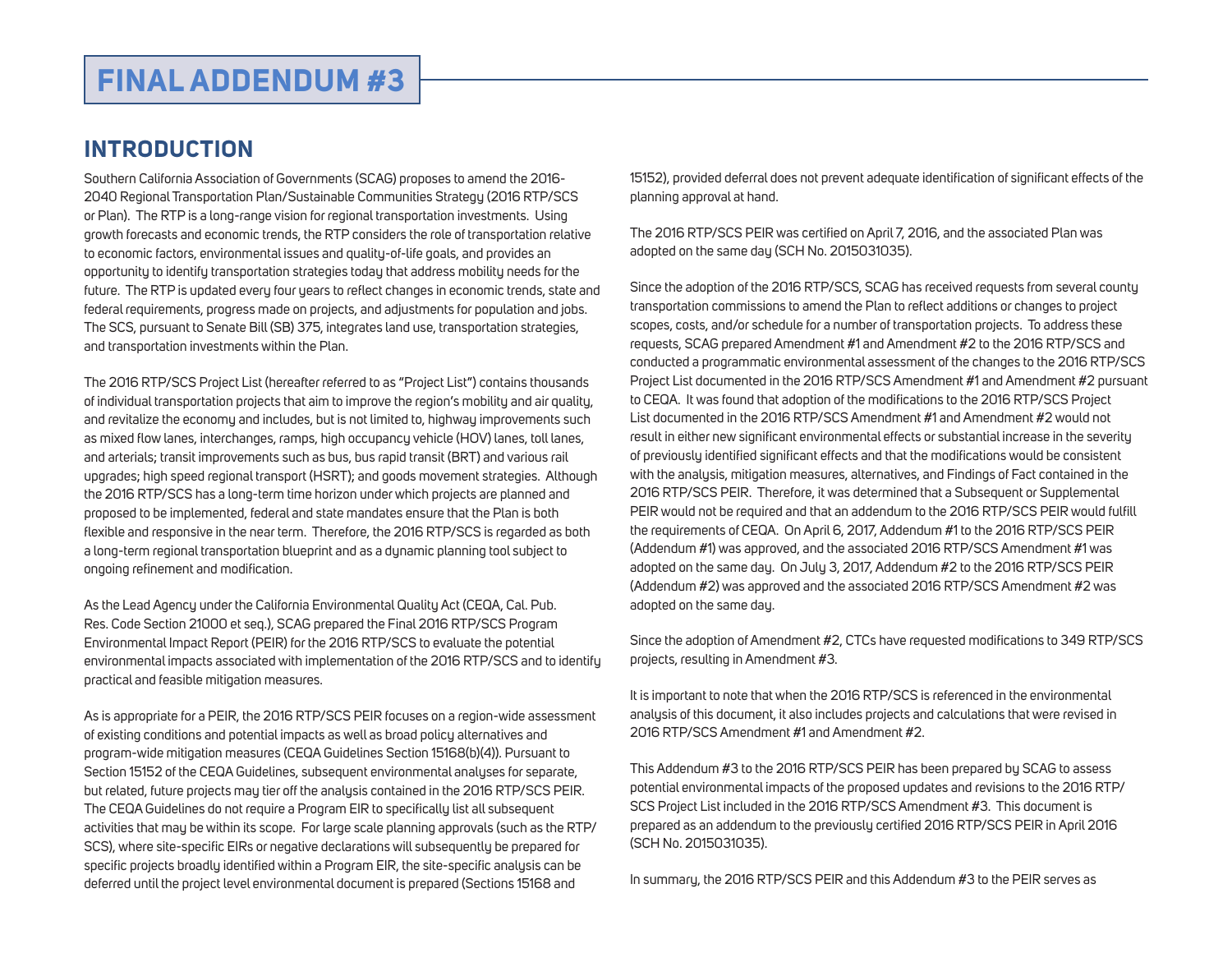an informational document to inform decision-makers and the public of the potential environmental consequences of approving the proposed Plan by analyzing the projects and programs on a broad regional scale, not at a site-specific level of analysis. Site specific analysis will occur as each project is defined and goes through individual project-level environmental review.

#### **BASIS FOR THE ADDENDUM**

When an EIR has been certified and the project is modified or otherwise changed after certification, additional CEQA review may be necessary. The key considerations in determining the need for the appropriate type of additional CEQA review are outlined in Section 21166 of the Public Resources Code (CEQA) and CEQA Guidelines Sections 15162, 15163 and 15164.

Specifically, CEQA Guidelines Section 15162(a) provides that a Subsequent EIR is not required unless the following occurs:

- Substantial changes are proposed in the project which will require major revisions of the previous EIR due to the involvement of new significant environmental effects or a substantial increase in the severity of previously identified significant effects;
- **Substantial changes occur with respect to the circumstances under which the** project is undertaken which will require major revisions of the previous EIR due to the involvement of new significant environmental effects or a substantial increase in the severity of previously identified significant effects;
- New information of substantial importance, which was not known and could not have been known with the exercise of reasonable diligence, at the time the previous EIR was certified as complete, shows any of the following:
	- The project will have one or more significant effects not discussed in the previous EIR;
	- Significant effects previously examined will be substantially more severe than shown in the previous EIR;
	- Mitigation measures or alternatives previously found not to be feasible would in fact be feasible and would substantially reduce one or more significant effects of the project, but the project proponents decline to adopt the mitigation measure or alternative; or
	- Mitigation measures or alternatives which are considerably different from those analyzed in the previous EIR would substantially reduce one or more significant effects on the environment, but the project proponents decline to adopt the mitigation measure or alternative.

An Addendum to an EIR may be prepared by the Lead Agency that prepared the original EIR if some changes or additions are necessary, but none of the conditions have occurred requiring preparation of a Subsequent EIR (Section 15164(a)). An Addendum must include a brief explanation of the agency's decision not to prepare a Subsequent EIR and be supported by substantial evidence in the record as a whole (Section 15164(e)). The Addendum to the EIR need not be circulated for public review but it may be included in or attached to the Final EIR (Section 15164(c)). The decision-making body must consider the Addendum to the EIR prior to making a decision on the project (15164(d)).

An addendum to the 2016 RTP/SCS PEIR is appropriate to address the proposed changes in the 2016 RTP/SCS because the proposed updates and revisions do not meet the conditions of Section 15162(a) for preparation of a subsequent EIR. Neither the proposed new projects or changes to existing projects would result in 1) substantial changes to the 2016 RTP/SCS which will require major revisions of the 2016 RTP/SCS PEIR; 2) substantial changes to the circumstances under which the 2016 RTP/SCS is being undertaken which will require major revisions in the 2016 PEIR; or 3) new information of substantial importance showing significant effects not previously examined.

While the proposed changes to the 2016 RTP/SCS Project List documented in the 2016 RTP/SCS Amendment #3 may arguably represent "new information of substantial importance …" at the local project-level, these changes are not substantial at the regional program-level as analyzed in the 2016 RTP/SCS PEIR. More specifically, the proposed changes to the 2016-2040 RTP/SCS Project List documented in the 2016 RTP/SCS Amendment #3 would not result in one or more significant effects (at the regional level) not discussed in the 2016 RTP/SCS PEIR, nor result in a substantial increase in the severity of previously identified significant effects disclosed in the 2016 RTP/SCS PEIR. Moreover, no changes to the mitigation measures or alternatives contained in the 2016 RTP/SCS PEIR are necessary or being proposed that could trigger additional review regarding such measures. Furthermore, as discussed in the 2016 RTP/SCS PEIR, the level of detail for individual projects on the RTP/SCS Project List is generally insufficient to be able to analyze local effects. Such analysis is more appropriately undertaken in project-specific environmental documents prepared by the individual CEQA lead agencies proposing each project.

SCAG has assessed potential environmental effects of the proposed changes to the 2016 RTP/SCS Project List, contained in the 2016 RTP/SCS Amendment #3, at the regional program-level, and finds that the additional and modified projects contained in Amendment #3 are consistent with the region-wide environmental impacts analysis, mitigation measures or alternatives, and Findings of Fact discussed in the previously certified 2016 RTP/SCS PEIR, and do not result in any of the conditions described in CEQA Guidelines Section 15162(a)(1)(2)(3). For these reasons, SCAG has elected to prepare an addendum to the 2016 RTP/SCS PEIR rather than a Subsequent or Supplemental EIR, and this Addendum #3 to the 2016 RTP/SCS PEIR is prepared in accordance with CEQA Guidelines Section 15164.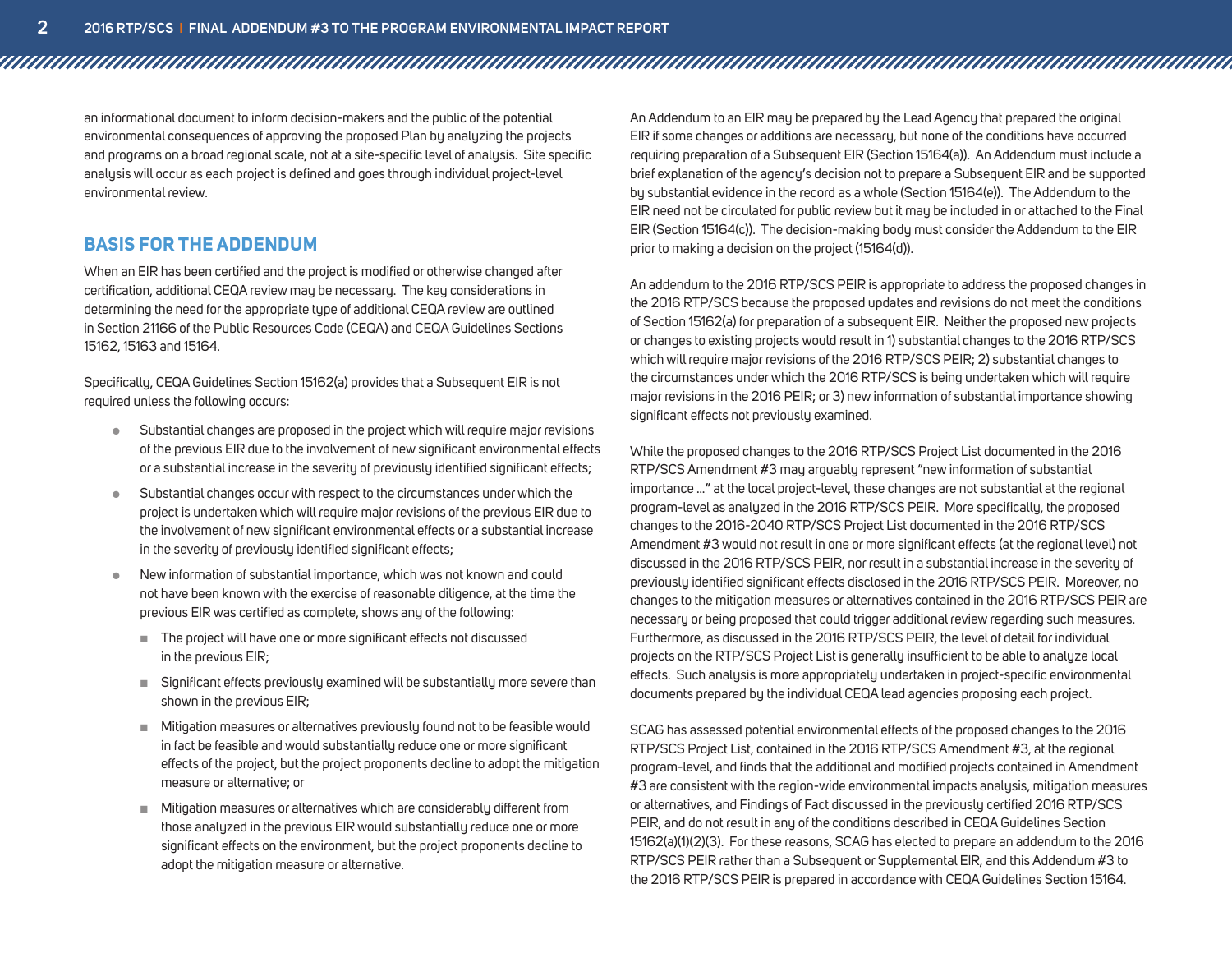#### **PURPOSE AND SCOPE OF THE ADDENDUM TO THE PEIR**

SCAG has prepared this Addendum #3 to the 2016 RTP/SCS PEIR to demonstrate that the proposed changes to the 2016 RTP/SCS Project List, contained in the 2016 RTP/ SCS Amendment #3, satisfies the requirements contained in Section 15164 of the CEQA Guidelines for the use of an Addendum to an EIR. The proposed changes to the Project List do not require the preparation of a Subsequent or Supplemental EIR pursuant to Sections 15162 and 15163, respectively, of the CEQA Guidelines due to the absence of new or substantially more adverse significant impacts than those analyzed in the certified EIR.

Addendum #3 to the 2016 RTP/SCS PEIR neither controls nor determines the ultimate decision for approval of the 2016 RTP/SCS Amendment #3 and the proposed changes to the 2016 RTP/SCS Project List contained therein. The information presented in this Addendum #3 to the 2016 RTP/SCS PEIR will be considered by SCAG's decision making body, the Regional Council, prior to making a decision on the 2016 RTP/SCS Amendment #3.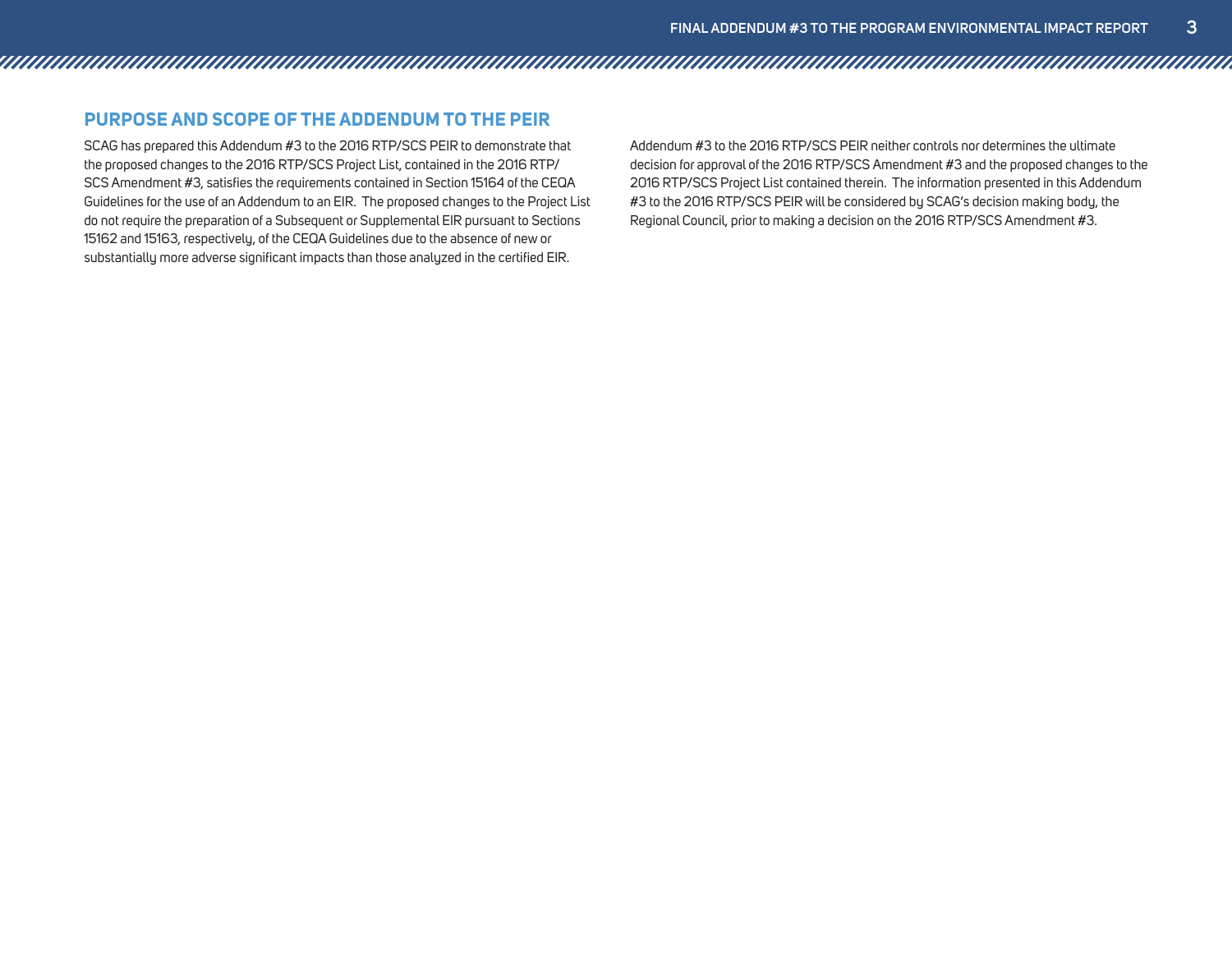#### <span id="page-5-0"></span>**PROJECT DESCRIPTION**

A major component of the 2016 RTP/SCS is the Project List, which includes thousands of individual transportation projects and programs that aim to improve the region's mobility and air quality, and to revitalize our economy. More specifically, the 2016 RTP/SCS includes approximately 4,000 projects with completion dates spread over a 24 year time period (through 2040).

As part of the 2016 RTP/SCS amendment process, SCAG solicited input from the region's six County Transportation Commissions (CTCs) regarding updates to their individual project lists. The types of changes reflected in the updated Project List include:

- Project is new and not currently included in the 2016 RTP/SCS Project List;
- Project currently exists in the 2016 RTP/SCS Project List, but has a:
	- Revised description;
	- Revised schedule; and/or
	- Change in total cost:
- Project is a duplicate and needs to be removed or combined with another project in the 2016 RTP/SCS Project List;
- Project is no longer being pursued and the CTC has requested its removal from the 2016 RTP/SCS Project List;

Based on input received, Amendment #3 consists of 342 project modifications. Specific changes include 179 project modifications to financially constrained RTP/SCS projects, 14 project modifications to financially unconstrained RTP/SCS projects, and 149 project modifications to short-term RTP projects.

With respect to financially constrained and unconstrained RTP/SCS projects and modifications to short-term RTP projects, 5 of the projects are within Imperial County, 78 of the projects are within Los Angeles County, 23 of the projects are within Orange County, 69 of the projects are within Riverside County, 126 of the projects are within San Bernardino County, and 41 of the projects are within Ventura County. (Project List available at: http://scagrtpscs.net/Pages/FINAL2016RTPSCS.aspx).

### **ENVIRONMENTAL ANALYSIS**

The changes described above to the 2016 RTP/SCS Project List identified in the 2016 RTP/ SCS Amendment #3 would not result in a substantial change to the region-wide impacts programmatically analyzed in the 2016 RTP/SCS PEIR. The 2016 RTP/SCS PEIR broadly identifies a number of region-wide significant impacts that would result from the numerous transportation policies and projects encompassed by the 2016-2040 RTP/SCS.

The 2016 RTP/SCS PEIR presents analysis at the programmatic level of various types of projects, including both modifications to the existing system as well as new systems such as new highway and transit facilities, goods movement roadway facilities, rail corridors, flyovers, interchanges, and High-Speed Rail.

Although the new projects identified in the 2016 RTP/SCS Amendment #3 were not identified in the 2016 RTP/SCS PEIR, SCAG has assessed these additional projects at the programmatic level and finds that they are consistent with the scope, goals, and policies contained in the 2016 RTP/SCS and with the analysis and conclusions presented in the previously certified 2016 RTP/SCS PEIR. Further, each project will be fully assessed at the project-level by the implementing agency in accordance with CEQA, National Environmental Policy Act (NEPA), and all applicable regulations.

No changes to the mitigation measures or alternatives contained in the 2016 RTP/SCS PEIR are necessary or proposed. SCAG has determined that the changes and additions identified above would result in impacts that would fall within the range of impacts already identified in the previously certified 2016 RTP/SCS PEIR. Therefore, no substantial physical impacts to the environment beyond those already anticipated and documented in the 2016 RTP/ SCS PEIR are anticipated to result from the changes and additions identified in the 2016 RTP/SCS Amendment #3.

The environmental analysis provided in this Addendum #3 describes the information that was considered in evaluating the questions contained in the Environmental Checklist of the State CEQA Guidelines, Appendix G, consistent with the 2016 RTP/SCS PEIR. Potential region-wide environmental impacts from the proposed project changes, documented in the 2016 RTP/SCS Amendment #1 and Amendment #2, as compared to those already identified in the 2016 RTP/SCS PEIR are summarized in Table 1, Summary of Impacts from Amendment #3 Changes identified in the 2016 RTP/SCS Amendment #3.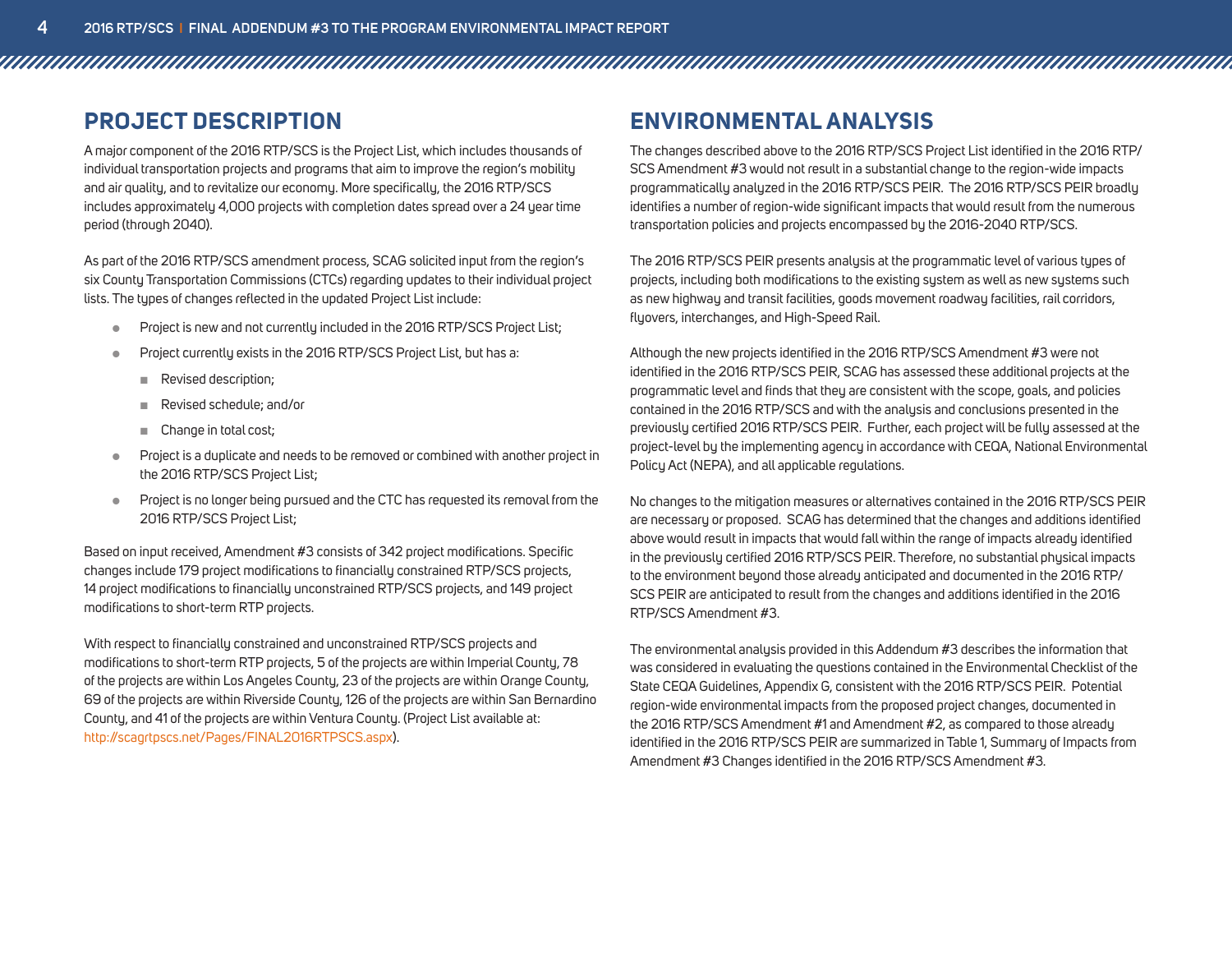#### **TABLE 1** Summary of Impacts From Amendment #3 Changes **AESTHETICS**

| <b>Impact</b>                               | <b>Compared to the</b><br>Certified 2016-2040 RTP/SCS PEIR |
|---------------------------------------------|------------------------------------------------------------|
| Aesthetics                                  | Same; no new impacts                                       |
| Agriculture and Forestry Resources          | Same; no new impacts                                       |
| Air Quality                                 | Same; no new impacts                                       |
| <b>Biological Resources</b>                 | Same; no new impacts                                       |
| <b>Cultural Resources</b>                   | Same; no new impacts                                       |
| Energy                                      | Same; no new impacts                                       |
| Geology and Soils                           | Same; no new impacts                                       |
| Greenhouse Gas Emissions and Climate Change | Same; no new impacts                                       |
| <b>Hazards and Hazardous Materials</b>      | Same; no new impacts                                       |
| Hydrology and Water Quality                 | Same; no new impacts                                       |
| Land Use and Planning                       | Same; no new impacts                                       |
| <b>Mineral Resources</b>                    | Same; no new impacts                                       |
| <b>Noise</b>                                | Same; no new impacts                                       |
| Population, Housing, and Employment         | Same; no new impacts                                       |
| <b>Public Services</b>                      | Same; no new impacts                                       |
| Recreation                                  | Same; no new impacts                                       |
| Transportation, Traffic, and Safety         | Same; no new impacts                                       |
| Utilities and Service Systems               | Same; no new impacts                                       |
| Comparison of Alternatives                  | Same; no new impacts                                       |
| Long-Term CEQA Considerations               | Same; no new impacts                                       |

The proposed changes to the 2016 RTP/SCS Project List identified in the 2016 RTP/SCS Amendment #3 are not expected to cause any new or a substantial increase in the severity of significant impacts to aesthetics beyond those already described in the previously certified 2016 RTP/SCS PEIR and addendums<sup>1</sup>. The 2016 RTP/SCS PEIR identified potential significant impacts with respect to the substantial degradation of the existing visual character or quality of the site and its surroundings, adverse effects on a scenic vista, damage to scenic resources, creating a new source of substantial light affecting day or nighttime views, and affecting shadow-sensitive uses that would be shaded by a projectrelated structure for more than three hours in the winter or for more than four hours during the summer (see 2016 RTP/SCS PEIR pp. 3.1-21 – 3.1-36). The previously conducted addendums to the 2016 RTP/SCS PEIR determined that Amendment #1 and #2 would not result in new or substantially increased impacts with respect to aesthetics.

Detailed project level analysis, including project level mitigation measures, will be conducted by the implementing agency of each project.

The analysis in the 2016 RTP/SCS PEIR and addendums adequately addresses the range of impacts that could result from the proposed projects (as revised by the 2016 RTP/SCS Amendment #3) at the program level. Thus, incorporation of the proposed changes to the Project List, as amended by Amendment #3, would not result in any new significant impacts to aesthetics, or a substantial increase in the severity of impacts to aesthetics beyond those programmatically addressed in the 2016 RTP/SCS PEIR and previously conducted addendums.

#### **AGRICULTURE AND FORESTRY RESOURCES**

The proposed changes to the 2016 RTP/SCS Project List identified in the 2016 RTP/SCS Amendment #3 are not expected to cause any new or a substantial increase in the severity of significant impacts to agriculture and forestry resources beyond those already described in the previously certified 2016 RTP/SCS PEIR and addendums. The 2016 RTP/SCS PEIR determined that the implementation of transportation projects and anticipated development resulting from land use strategies included in the 2016 RTP/SCS would have the potential to convert Prime Farmland, Unique Farmland, or Farmland of Statewide Importance (Farmland) to non-agricultural use, conflict with existing zoning for agricultural use or a Williamson Act contract, conflict with existing zoning for, or cause rezoning of, forest land or timberland zoned Timberland Production, lose forest land or convert forest land to non-forest use, and change the existing environment which, due to their location or nature, would result in

<sup>1</sup> Previously conducted addendums include Addendum #1 and Addendum #2 for the 2016 RTP/SCS PEIR.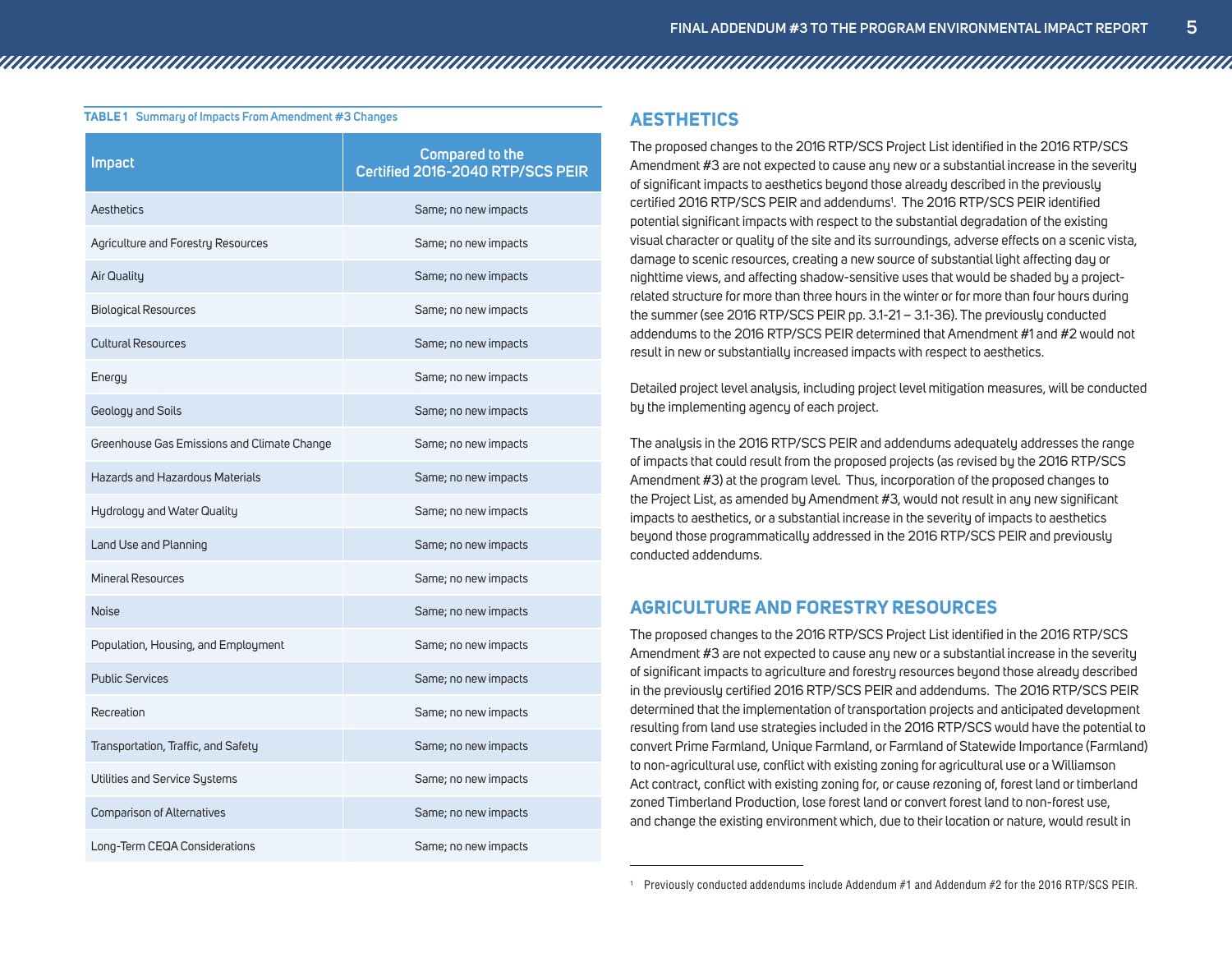conversion of Farmland to non-agricultural use or conversion of forest land to non-forest use (see 2016 RTP/SCS PEIR pp. 3.2-16 – 3.1-29). The previously conducted addendums to the 2016 RTP/SCS PEIR determined that Amendment #1 and #2 would not result in new or substantially increased impacts with respect to agriculture and forestry Resources.

Detailed project level analysis, including project level mitigation measures, will be conducted by the implementing agency of each project.

The analysis in the 2016 RTP/SCS PEIR and previously conducted addendums adequately addresses the range of impacts that could result from the proposed projects (as revised by the 2016 RTP/SCS Amendment #3) at the program level. Thus, incorporation of the proposed changes to the Project List, contained in the Amendment #3, would not result in any new significant impacts to agriculture and forestry resources, or a substantial increase in the severity of impacts to agriculture and forestry resources beyond those programmatically addressed in the 2016 RTP/SCS PEIR and previously conducted addendums.

#### **AIR QUALITY**

The proposed changes to the 2016 RTP/SCS Project List identified in the 2016 RTP/ SCS Amendment #3 are not expected to cause any new or a substantial increase in the severity of significant impacts to air quality beyond those already identified in the previously certified 2016 RTP/SCS PEIR and addendums. The 2016 RTP/SCS PEIR identified that implementation of the 2016 RTP/SCS would result in less than significant impact to air quality related to the potential to conflict with or obstruct implementation of the adopted SIPs/AQMPs/Attainment Plans in the SCAG region and increase of any criteria pollutant for which the region is non-attainment under applicable NAAQs or CAAQS but would result in significant impacts to air quality related to the potential to violate air quality standards or contribute substantially to an air quality violation and increase cancer risks due to exposure of substantial pollutant concentrations to sensitive receptors (see 2016 RTP/ SCS PEIR pp. 3.3-38 – 3.3-54). The previously conducted addendums to the 2016 RTP/ SCS PEIR determined that Amendment #1 and #2 would not result in new or substantially increased impacts with respect to air quality. Similar to the 2016 RTP/SCS (which includes Amendment #1 and Amendment #2), Amendment #3 would meet the regional emissions and other tests set forth by the federal Transportation Conformity regulations, demonstrating the integrity of the State Implementation Plans prepared pursuant to the federal Clean Air Act for the non-attainment and maintenance areas in the SCAG region. The updated conformity analysis can be found below.

The Plan conditions (2040) and existing conditions (base year 2012) of the criteria pollutant emissions for the six counties in the SCAG region (Table 2, Criteria Pollutant Emissions by County – Existing Conditions (Base Year 2012); Table 3, Criteria Pollutant Emission By County – Amendment #3 (2040) vs. Existing Conditions (2015)) remained the same (See Table 3.3.2-6 Criteria Pollutant Emissions by County – Existing Conditions (Base Year 2012); Table 3.3.4-1, Criteria Pollutant Emission By County – Plan (2040 vs. Existing Conditions (2015), of the 2016 RTP/SCS PEIR) with the proposed changes to the 2016 RTP/ SCS Project List identified in the 2016 RTP/SCS Amendment #3, therefore resulting in no changes to analyses and findings previously discussed in the certified 2016 RTP/SCS PEIR and previously conducted addendums.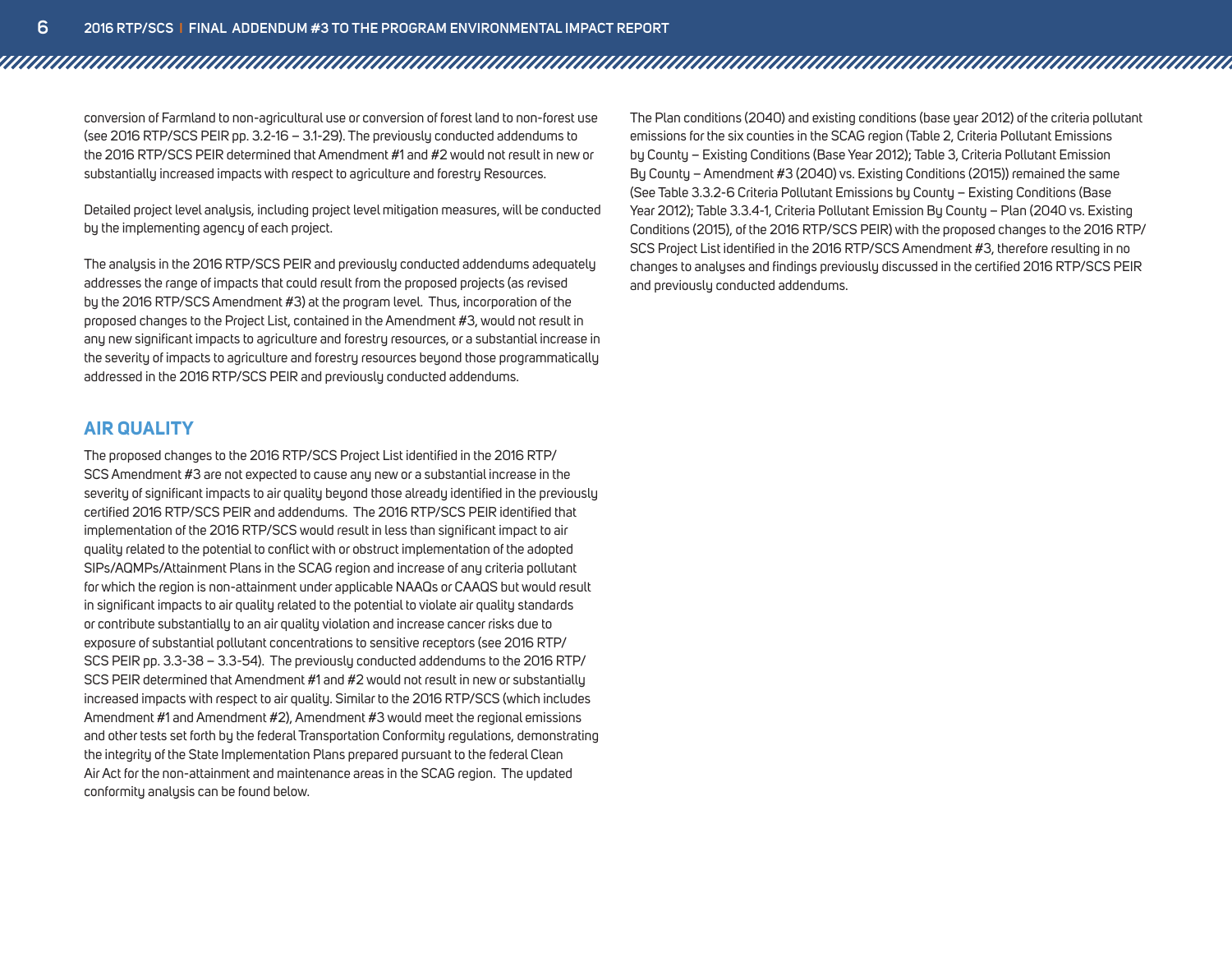**Table 2 Criteria Pollutant Emissions by County–Existing Conditions (Base Year 2012)\* County (Tons/Day)**  $\mathsf{ROG}$  **NO<sub>x</sub> NO<sub>x</sub> CO**  $\big|$   $\mathsf{PM}_{10}$   $\big|$   $\mathsf{PM}_{2.5}$   $\big|$   $\mathsf{SO}_{\chi}$ **Summer Annual Summer Annual Winter Winter Annual Annual Annual** Imperial | 4 4 10 11 11 28 1 0 0 Los Angeles 103 103 101 179 194 190 1951 1951 17 9 17 Orange 28 28 42 46 45 225 5 2 0 Riverside 26 23 66 70 69 183 5 3 0 San Bernardino 32 28 81 86 84 225 6 3 0 Ventura 9 8 12 14 14 70 1 1 0

*NOTE:\* No changes between 2016 RTP/SCS (which has been amended by Amendment #1 and Amendment #2) SOURCE: SCAG Transportation Modeling, 2018.*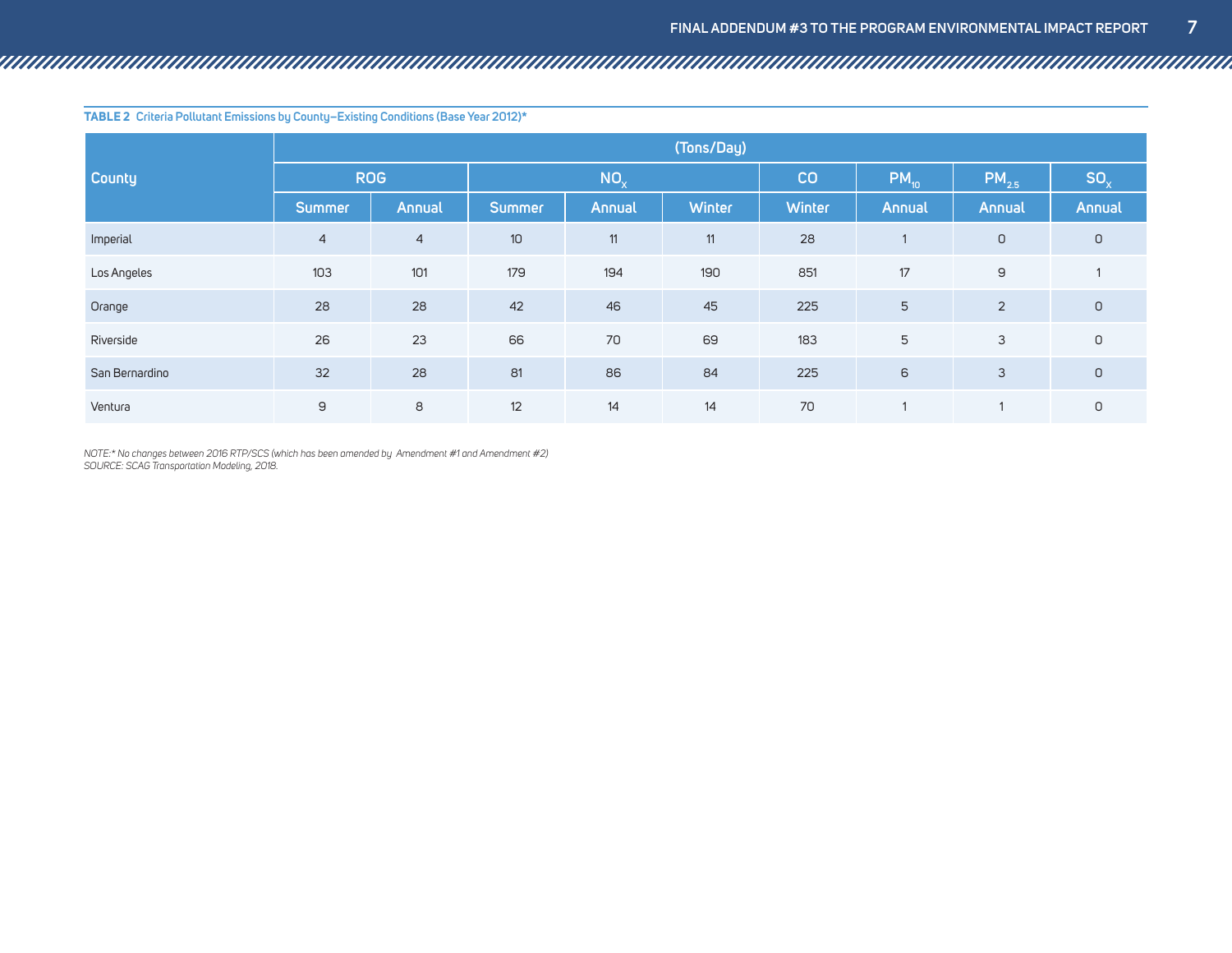|  |  |  | <b>TABLE 3</b> Criteria Pollutant Emission by County–Amendment #3 (2040) vs. Existing Conditions (2015)* |
|--|--|--|----------------------------------------------------------------------------------------------------------|
|--|--|--|----------------------------------------------------------------------------------------------------------|

| (Tons/Day)     |                   |                |                 |                |                |                |               |                     |                |              |
|----------------|-------------------|----------------|-----------------|----------------|----------------|----------------|---------------|---------------------|----------------|--------------|
| <b>County</b>  |                   |                | <b>ROG</b>      |                | $NO_{x}$       |                | CO            | $PM_{10}$           | $PM_{2.5}$     | $SO_{x}$     |
|                |                   | <b>Summer</b>  | Annual          | <b>Summer</b>  | Annual         | <b>Winter</b>  | <b>Winter</b> | Annual              | Annual         | Annual       |
|                | Existing          | $\overline{4}$ | $\overline{4}$  | 10             | $11$           | 11             | 28            | $\mathbf{1}$        | $\circ$        | $\mathsf D$  |
| Imperial       | Plan              | $\overline{2}$ | $\overline{2}$  | $\mathsf 3$    | $\mathfrak{S}$ | $\mathfrak{S}$ | 13            | $\mathbf{1}$        | $\mathsf D$    | $\mathsf D$  |
|                | <b>Difference</b> | $-2$           | $-2$            | $-7$           | $-7$           | $-7$           | $-14$         | $\cup$              | $\mathsf D$    | $\mathsf D$  |
|                | Existing          | 103            | 101             | 179            | 194            | 190            | 851           | 17                  | 9              | $\mathbf{1}$ |
| Los Angeles    | Plan              | 22             | 21              | 36             | 38             | 37             | 144           | 14                  | 6              | $\mathbf{1}$ |
|                | <b>Difference</b> | $-81$          | $-80$           | $-144$         | $-157$         | $-154$         | $-707$        | $-3$                | $-3$           | $\mathsf D$  |
|                | Existing          | 28             | 28              | 42             | 46             | 45             | 225           | $\overline{5}$      | $\overline{2}$ | $\mathsf D$  |
| Orange         | Plan              | $\overline{7}$ | $\overline{7}$  | $\,$ 8         | $\,$ 8 $\,$    | 8              | 45            | $\mathbf 5$         | $\overline{2}$ | $\mathsf D$  |
|                | <b>Difference</b> | $-21$          | $-21$           | $-34$          | $-37$          | $-37$          | $-181$        | $\overline{O}$      | $-1$           | $\mathsf D$  |
|                | Existing          | 26             | 23              | 66             | 70             | 69             | 183           | 5                   | $\mathsf 3$    | $\mathsf D$  |
| Riverside      | Plan              | 8              | $7\overline{ }$ | 14             | 14             | 14             | 42            | 5                   | $\overline{2}$ | $\mathsf D$  |
|                | <b>Difference</b> | $-18$          | $-17$           | $-52$          | $-56$          | $-55$          | $-140$        | $\mathsf{O}$        | $-1$           | $\mathsf D$  |
|                | Existing          | 32             | 28              | 81             | 86             | 84             | 225           | 6                   | $\mathfrak{Z}$ | $\mathsf D$  |
| San Bernardino | Plan              | 8              | $\overline{7}$  | 21             | 22             | 22             | 46            | 6                   | $\overline{2}$ | $\mathsf D$  |
|                | <b>Difference</b> | $-24$          | $-21$           | $-60$          | $-64$          | $-63$          | $-179$        | $\overline{O}$      | $-1$           | $\cup$       |
|                | Existing          | $\mathsf g$    | $\,8\,$         | 12             | 14             | 14             | $70\,$        | $\mathbf{1}$        | $\mathbf{1}$   | $\mathsf{O}$ |
| Ventura        | Plan              | $\overline{2}$ | $\overline{2}$  | $\overline{2}$ | $\overline{2}$ | $\overline{2}$ | 11            | $\mathbf{1}$        | $\mathsf D$    | $\mathsf D$  |
|                | <b>Difference</b> | $-7$           | $-7$            | $-10$          | $-11$          | $-11$          | $-59$         | $\mathsf{O}\xspace$ | $\mathsf D$    | $\mathsf D$  |

*SOURCE: SCAG Transportation Modeling, 2018.*

*NOTE: Please note that 2012 base year network includes projects in the 2015 Federal Transportation Improvement Program (FTIP) adopted in* 

*September 2014 and projects in the 2012 RTP/SCS as last amended in September 2014.*

*\* No Changes between 2016 RTP/SCS (which has been amended by Amendment #1 and Amendment #2)*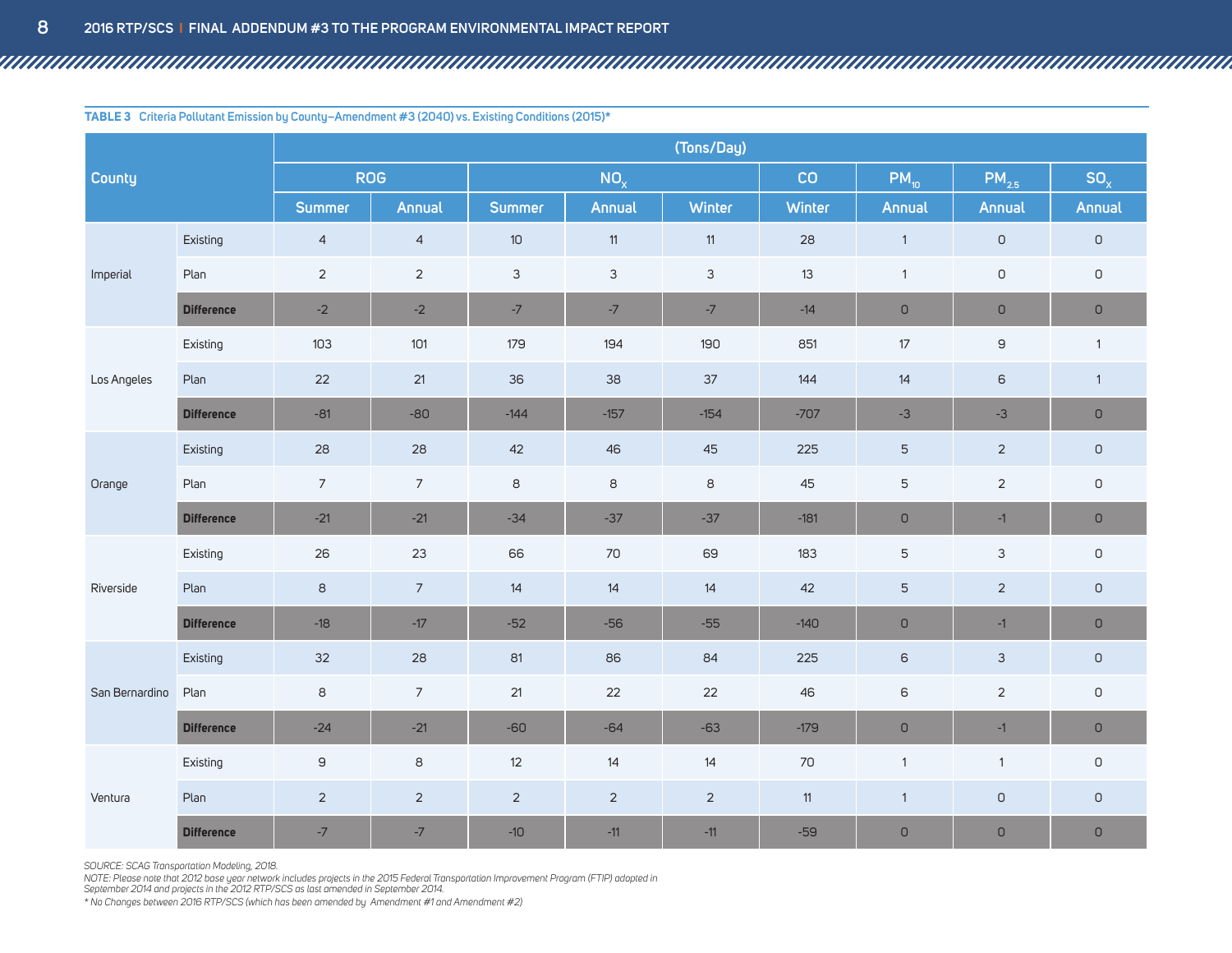#### **Table 4 Daily VMT by County–Amendment #3**

| <b>County</b>                 | 2012 Base Year | 2040 Baseline | 2040 Plan* |
|-------------------------------|----------------|---------------|------------|
| Imperial                      | 5,000          | 9,000         | 9,000      |
| Los Angeles                   | 227,000        | 252,000       | 234,000    |
| Orange                        | 77,000         | 86,000        | 80,000     |
| Riverside                     | 59,000         | 86,000        | 81,000     |
| San Bernardino                | 63,000         | 91,000        | 87,000     |
| Ventura                       | 20,000         | 23,000        | 21,000     |
| Total (Amendment #3)          | 450,000        | 547,000       | 513,000    |
| <b>Total (2016 RTP/SCS)**</b> | 450,000        | 549,000       | 514,000    |

*NOTE: \* Calculation for Amendment #3*

*\*\* Calculation for Original Plan as amended by Amendment #1 and Amendment #2 Source: SCAG GIS modeling and data, 2018.*

*Round to the nearest thousand*

The 2016 RTP/SCS project daily VMT for the six counties in the SCAG region (Table 4, Daily VMT by County – Amendment #3) is reduced when compared to the 2016 RTP/ SCS Project List identified in the 2016 RTP/SCS Amendment #3 therefore resulting in no changes to analyses and findings previously discussed in the certified 2016 RTP/SCS PEIR and addendums.

Detailed project level analysis, including project level mitigation measures, will be conducted by the implementing agency of each project.

As shown in the tables above, no changes would occur when compared to the certified 2016 RTP/SCS PEIR and Addendum #1 and #2. As such, the analysis in the previously certified 2016 RTP/SCS PEIR and addendums addresses the range of impacts that could result from the proposed projects (as revised by the 2016 RTP/SCS Amendment #3) at the program level. Thus, incorporation of the proposed changes to the Project List would not result in any new significant air quality impacts or a substantial increase in the severity of air quality impacts beyond those programmatically addressed in the 2016 RTP/SCS PEIR and previously conducted addendums.

#### **BIOLOGICAL RESOURCES**

The proposed changes to the 2016 RTP/SCS Project List identified in the 2016 RTP/ SCS Amendment #3 are not expected to cause any new or a substantial increase in the severity of significant impacts to biological resources beyond those already identified in the previously certified 2016 RTP/SCS PEIR and addendums. The 2016 RTP/SCS PEIR concluded that significant impacts expected with the implementation of the RTP/SCS includes the disturbance and removal of natural vegetation that may be utilized by sensitive species, habitat fragmentation and associated decrease in habitat quality, litter, trampling, light pollution and road noise, displacement of riparian and wetland habitat, siltation, loss of prime farmlands, grazing lands, open space and recreation lands (see 2016 RTP/SCS PEIR pp. 3.4-53 – 3.4-83). The previously conducted addendums to the 2016 RTP/SCS PEIR determined that Amendment #1 and #2 would not result in new or substantially increased impacts with respect to biological resources.

Detailed project-level analysis, including project level mitigation measures, will be conducted by each implementing agency for each individual project.

The analysis in the previously certified 2016 RTP/SCS PEIR and addendums adequately addresses the range of impacts that could result from the proposed projects (as revised by the 2016 RTP/SCS Amendment #3) at the program level. Thus, the incorporation of the proposed changes to the Project List would not result in any new significant impacts to biological resources, or a substantial increase in the severity of impacts to biological resources beyond those programmatically addressed in the 2016 RTP/SCS PEIR and previously conducted addendums.

#### **CULTURAL RESOURCES**

The proposed changes to the 2016 RTP/SCS Project List identified in the 2016 RTP/SCS Amendment #3 are not expected to cause any new or a substantial increase in the severity of significant impacts to cultural resources beyond those already identified in the previously certified 2016 RTP/SCS PEIR and addendums. The 2016 RTP/SCS PEIR determined that the development of new transportation and land use strategies may affect archaeological and paleontological resources, primarily through the disturbance of buried resources. Additionally, the development of transportation projects and land use strategies may affect historic architectural resources (structures 50 years or older), either through direct affects to buildings or through indirect affects to the area surrounding a resource if it creates a visually incompatible structure adjacent to a historic structure (see 2016 RTP/SCS PEIR pp. 3.5-34 – 3.5-46). The previously conducted addendums to the 2016 RTP/SCS PEIR determined that Amendment #1 and #2 would not result in new or substantially increased impacts with respect to cultural resources.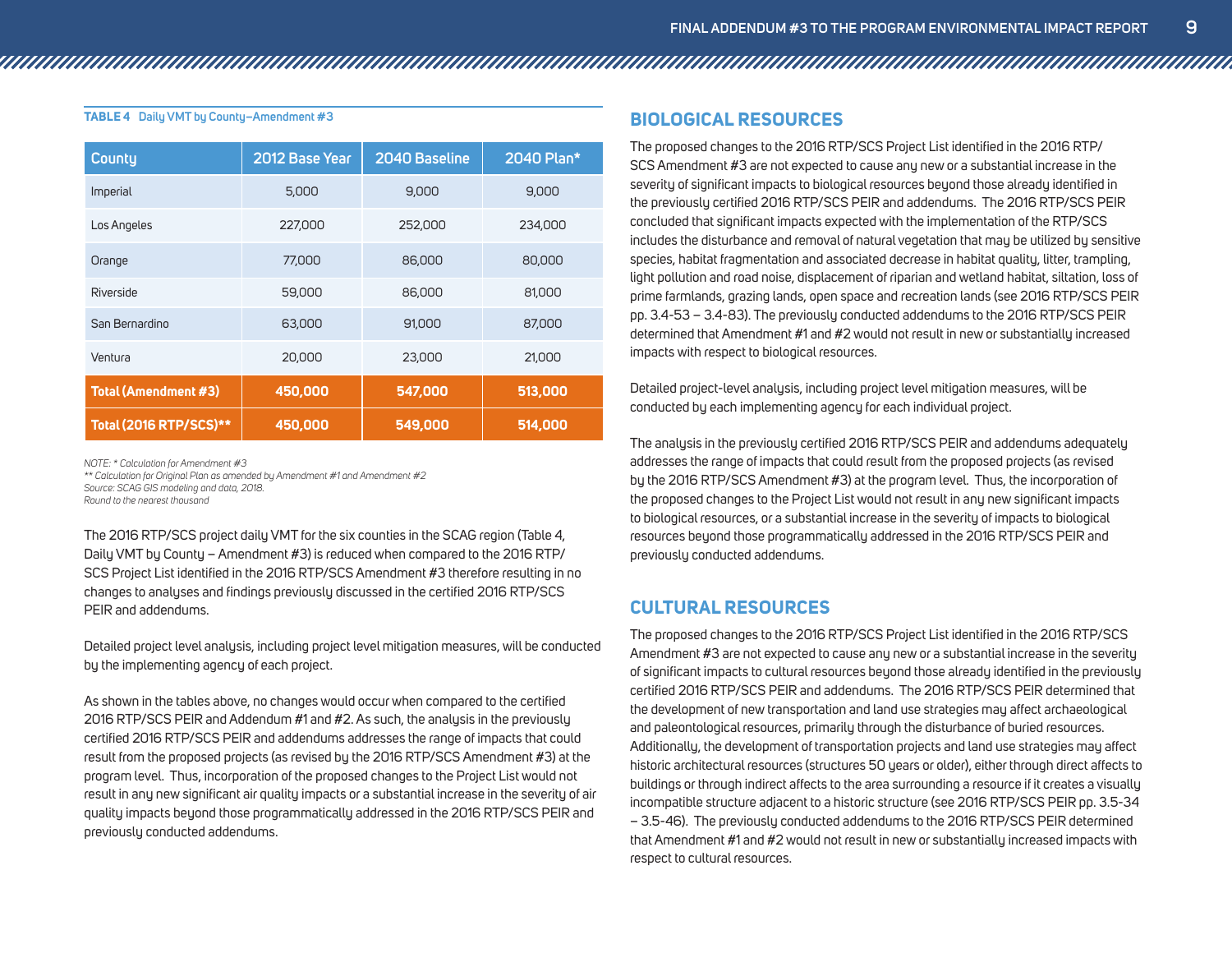|                | <b>Fuel Consumed</b>               | Percentage                                |                |
|----------------|------------------------------------|-------------------------------------------|----------------|
| Year           | <b>Billion Gallons</b><br>per Year | <b>Thousand</b><br><b>Gallons per Day</b> | under Existing |
| 2012           | 9.3                                | 25,564                                    |                |
| 2040 Baseline  | 7.2                                | 19,828                                    | $-22.4%$       |
| Amendment #3*  | 6.8                                | 18,728                                    | $-26.7%$       |
| 2016 RTP/SCS** | 6.8                                | 18,737                                    | $-26.7%$       |

**Table 5 SCAG Region Estimated Transportation Fuel Consumption–Amendment #3**

*SOURCE: SCAG transportation modeling, 2018.*

*NOTE:\* Calculation for Amendment #3*

*\*\* Calculation for Original Plan as amended by Amendment #1 and Amendment #2*

Detailed project level analysis, including project level mitigation measures, will be conducted by the implementing agency of each project.

The analysis in the previously certified 2016 RTP/SCS PEIR and addendums adequately addresses the range of impacts that could result from the proposed projects (as revised by the 2016 RTP/SCS Amendment #3) at the program level. Thus, the incorporation of the proposed changes to the Project List would not result in any new significant impacts to cultural resources, or a substantial increase in the severity of impacts to cultural resources beyond those programmatically addressed in the 2016 RTP/SCS PEIR and previously conducted addendums.

#### **ENERGY**

The proposed changes to the 2016 RTP/SCS Project List identified in the 2016 RTP/SCS Amendment #3 are not expected to cause any new or a substantial increase in the severity of significant impacts to energy beyond those already described in the previously certified 2016 RTP/SCS PEIR and addendums. The 2016 RTP/SCS PEIR determined that the Plan would result in energy impacts as a result of increased energy demands for construction of transportation projects and development, increase energy demands for operation of the regional transportation system, and the growing energy demand from anticipated growth and development associated with implementation of the 2016 RTP/SCS. The previously conducted addendums to the 2016 RTP/SCS PEIR determined that Amendment #1 and #2 would not result in new or substantially increased impacts with respect to energy.

The estimated transportation fuel consumption for the SCAG region (Table 5, SCAG Region Estimated Transportation Fuel Consumption – Amendment #3) would be similar to what was analyzed for the 2016 RTP/SCS (which now includes projects listed in Amendment #1 and Amendment #2). As such, new or substantial impacts would occur when compared to the previously certified 2016 RTP/SCS PEIR and previously conducted addendums.

Detailed project level analysis, including project level mitigation measures, will be conducted by the implementing agency of each project.

As shown in the tables above, fuel consumption is similar when compared to the certified 2016 RTP/SCS PEIR and addendums. As such, the analysis in the 2016 RTP/SCS PEIR adequately addresses the range of impacts that could result from the proposed projects (as revised by the 2016 RTP/SCS Amendment #3) at the program level. Thus, incorporation of the proposed changes to the Project List, contained in the Amendment #3, would not result in any new significant impacts or substantial increase in the severity of impacts to energy beyond those programmatically addressed in the 2016 RTP/SCS PEIR and previously conducted addendums.

#### **GEOLOGY AND SOILS**

The proposed changes to the 2016 RTP/SCS Project List identified in the 2016 RTP/SCS Amendment #3 are not expected to cause any new or a substantial increase in the severity of significant impacts to geology and soils beyond those already identified in the previously certified 2016 RTP/SCS PEIR and addendums. The 2016 RTP/SCS PEIR identified that damage to transportation infrastructure can result from geologic and seismic activity, such as surface rupture, ground shaking, subsidence, liquefaction, soil expansion and landsliding. In addition work associated with implementation of the 2016 RTP/SCS could cause impacts such as soil erosion, ground instability and loss of mineral resources. However, incorporation of mitigation measures identified in the 2016 RTP/SCS PEIR would alleviate significant impacts associated with geological safety and mineral loss (see 2016 RTP/ SCS PEIR pp. 3.7-19 – 3.7-34). The previously conducted addendums to the 2016 RTP/ SCS PEIR determined that Amendment #1 and #2 would not result in new or substantially increased impacts with respect to geology and soils.

Detailed project level analysis, including project level mitigation measures, will be conducted by the implementing agency of each project.

The analysis in the previously certified 2016 RTP/SCS PEIR and addendums, adequately addresses the range of impacts that could result from the proposed projects (as revised by the 2016 RTP/SCS Amendment #3) at the program level. Thus, the incorporation of the proposed changes to the Project List would not result in any new significant impacts to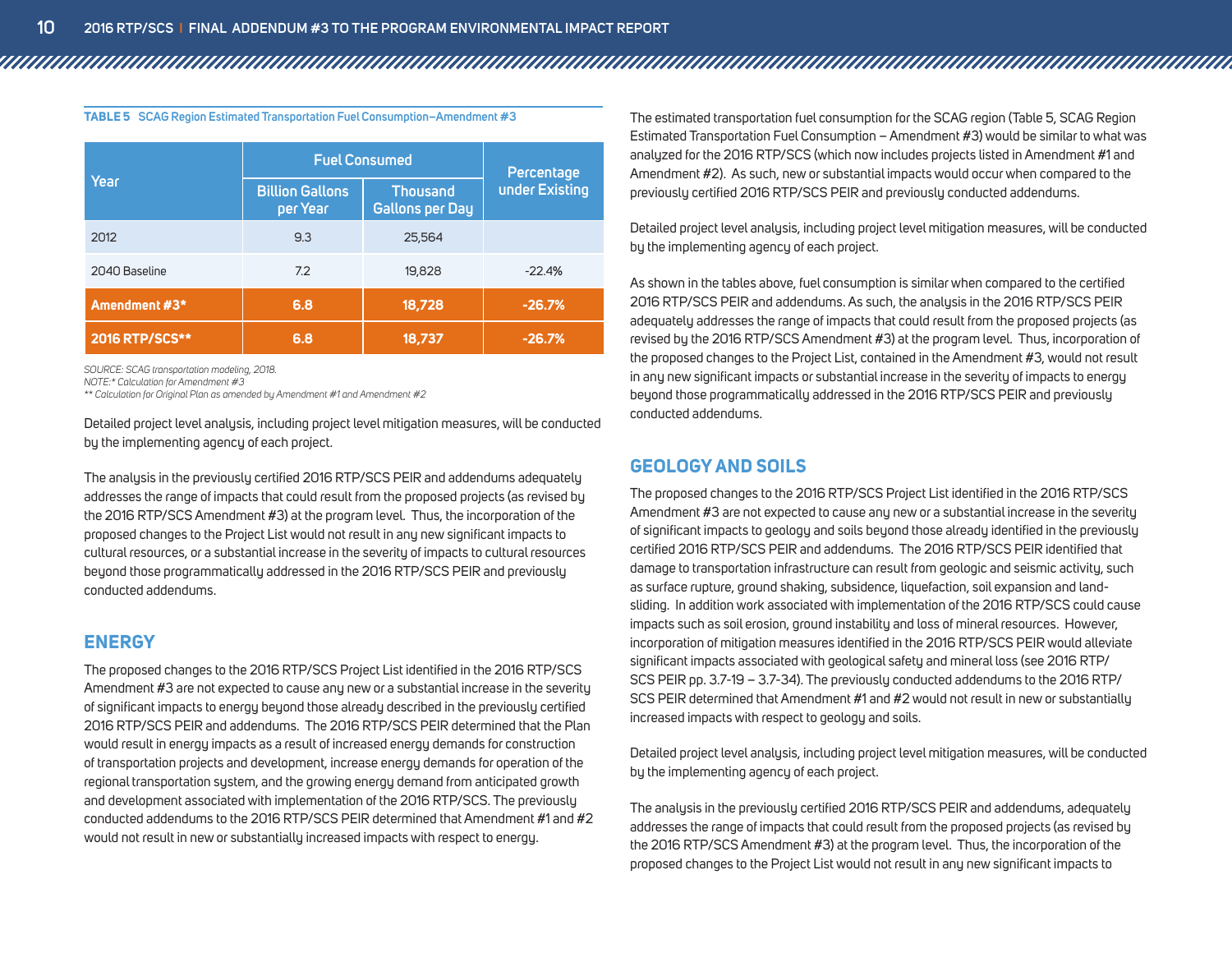#### **Table 6 Greenhouse Gas Emissions from Transportation by County–Amendment #3**

|                         | CO <sub>2</sub> Emissions (ton/day) |                |                  |                  |                                   |  |  |  |
|-------------------------|-------------------------------------|----------------|------------------|------------------|-----------------------------------|--|--|--|
| <b>County</b>           | 2005                                | 2012 Base Year | <b>2020 Plan</b> | <b>2040 Plan</b> | 2040 Plan** vs.<br>2012 Base Year |  |  |  |
| Imperial                | 3,768                               | 3,459          | 3,762            | 4,624            | 34%                               |  |  |  |
| Los Angeles             | 130,123                             | 117,828        | 103,697          | 77,742           | $-34%$                            |  |  |  |
| Orange                  | 39,423                              | 38,052         | 33,550           | 23,651           | $-38%$                            |  |  |  |
| Riverside               | 32,454                              | 33,045         | 33,127           | 32,206           | $-3%$                             |  |  |  |
| San Bernardino          | 35,841                              | 36,117         | 35,087           | 38,512           | 7%                                |  |  |  |
| Ventura                 | 10,239                              | 9,796          | 8,698            | 6,303            | $-36%$                            |  |  |  |
| Total (Amendment #3)    | 251,847                             | 238,297        | 217,920          | 183,038          | $-23%$                            |  |  |  |
| Total (2016 RTP/SCS)*** | 251,847                             | 238,297        | 217,997          | 183,125          | $-23%$                            |  |  |  |

*NOTE: \* Light and medium duty vehicles and heavy duty truck*

*\*\* Calculation for Amendment #3*

*\*\*\* Calculation for Original Plan as amended by Amendment #1 and Amendment #2*

*SOURCE: SCAG modeling, 2018.*

#### **Table 7 Greenhouse Gas Emissions from Transportation by County–Amendment #3 (Annual)\***

|                         | CO <sub>2</sub> Emissions (million metric tons/year) |                |                  |                  |                                   |  |  |  |
|-------------------------|------------------------------------------------------|----------------|------------------|------------------|-----------------------------------|--|--|--|
| <b>County</b>           | 2005                                                 | 2012 Base Year | <b>2020 Plan</b> | <b>2040 Plan</b> | 2040 Plan** vs.<br>2012 Base Year |  |  |  |
| Imperial                | 1.40                                                 | 1.25           | 1.33             | 1.62             | 30%                               |  |  |  |
| Los Angeles             | 46.81                                                | 41.71          | 36.36            | 27.15            | $-35%$                            |  |  |  |
| Orange                  | 14.08                                                | 13.41          | 11.74            | 8.25             | $-38%$                            |  |  |  |
| Riverside               | 11.80                                                | 11.78          | 11.65            | 11.24            | -5%                               |  |  |  |
| San Bernardino          | 13.05                                                | 12.92          | 12.36            | 13.47            | 4%                                |  |  |  |
| Ventura                 | 3.68                                                 | 3.46           | 3.05             | 2.20             | $-37%$                            |  |  |  |
| Total (Amendment #3)    | 90.82                                                | 84.54          | 76.49            | 63.93            | $-24%$                            |  |  |  |
| Total (2016 RTP/SCS)*** | 90.82                                                | 84.54          | 76.51            | 63.96            | $-24%$                            |  |  |  |

*NOTE: \* Light and medium duty vehicles and heavy duty truck*

 *\*\* Calculation for Amendment #3*

*\*\*\* Calculation for Original Plan as amended by Amendment #1 and Amendment #2 SOURCE: SCAG modeling, 2018.*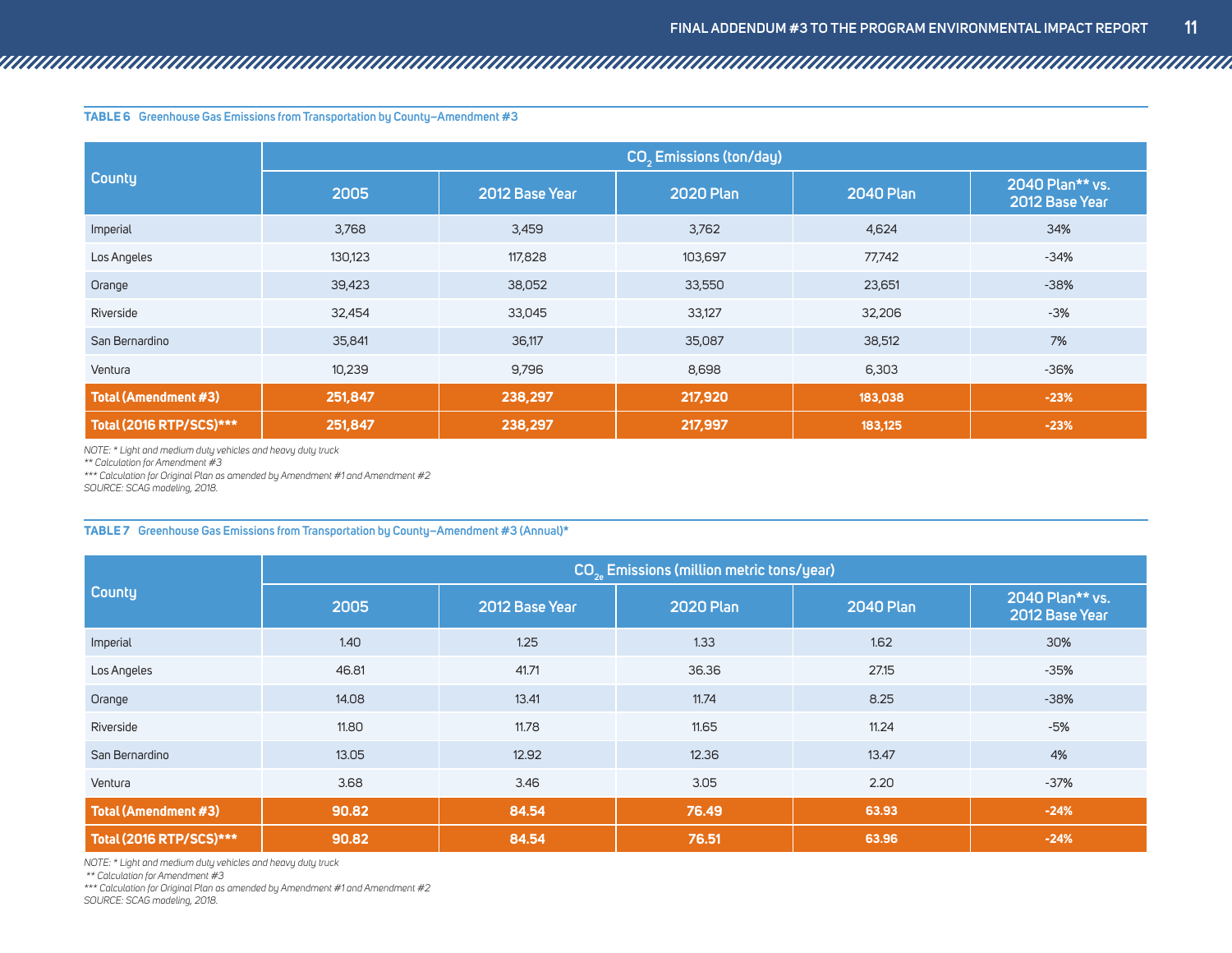**Table 8 Greenhouse Gas Emissions from On-Road Vehicles in the SCAG Region (Million Metric Tons Per Year)–Amendment #3**

|                                                                        | 2012 Based Year |                 |        | 2040 (Plan)**   |        |        |
|------------------------------------------------------------------------|-----------------|-----------------|--------|-----------------|--------|--------|
| On-Road Vehicles                                                       | CO <sub>2</sub> | CH <sub>A</sub> | N, O   | CO <sub>2</sub> | CH,    | N,0    |
| Light and Medium Duty Vehicles                                         | 68,4766         | 0.0042          | 0.0021 | 36,9067         | 0.0008 | 0.0003 |
| Heavy Duty Trucks                                                      | 14.2284         | 0.0007          | 0.0035 | 26.6075         | 0.0007 | 0.0010 |
| <b>Buses</b>                                                           | 1.3237          | 0.0016          | 0.0004 | 1.1002          | 0.0003 | 0.0000 |
| On-Road Vehicles (Subtotal) in CO2                                     | 84.0287         | 0.0065          | 0.0060 | 64.6145         | 0.0019 | 0.0013 |
| On-Road Vehicles (Subtotal) in CO2e*                                   | 84.03           | 0.14            | 1.87   | 64.61           | 0.04   | 0.39   |
| Total GHG Emissions from on-road vehicles in CO2e (Amendment #3)*      | 86.03           |                 | 65.04  |                 |        |        |
| Total GHG Emissions from on-road vehicles in CO2e (2016 RTP/SCS) */*** | 86.03           |                 | 65.07  |                 |        |        |

*SOURCE: SCAG Modeling, 2018.* 

*NOTE: \* CO2 was converted to CO2e based on the Global Warming Potential (GWP): http://www.arb.ca.gov/cc/inventory/background/gwp.htm* 

 *\*\* Calculation for Amendment #3*

*\*\*\* Calculation for Original Plan as amended by Amendment #1 and Amendment #2*

geology and soils, or a substantial increase in the severity of impacts to geology and soils beyond those programmatically addressed in the 2016 RTP/SCS PEIR and previously conducted addendums.

#### **GREENHOUSE GAS EMISSIONS AND CLIMATE CHANGE**

The proposed changes to the 2016 RTP/SCS Project List identified in the 2016 RTP/SCS Amendment #3 are not expected to cause any new or a substantial increase in the severity of significant impacts to greenhouse gas emissions and climate change beyond those already identified in the 2016 RTP/SCS PEIR and addendums. Though lead agencies retain the discretion to determine thresholds of significance of GHG emissions, the 2016 RTP/SCS PEIR identifies three thresholds of significance: increase in GHG emissions compared to existing conditions, conflict with SB 375 GHG emission reduction targets, and conflict with other applicable GHG reduction plans. Implementation of the 2016 RTP/SCS Amendment #3 would continue to achieve and exceed the SB 375 per capita GHG reduction targets for the SCAG region.

The 2016 RTP/SCS Amendment #3, which includes light and medium duty vehicles and heavy duty trucks, would result in an approximately daily decrease of 23 percent (similar to the 2016 RTP/SCS, which now includes projects listed in Amendment #1 and Amendment #2) in GHG emissions by 2040 and annual decrease of 24 percent, with the largest losses occurring in Los Angeles, Orange, and Ventura Counties (Table 6, Greenhouse Gas Emissions from Transportation by County – Amendment #3 and Table 7, Greenhouse Gas Emissions from Transportation by County – Amendment #3).

Based on the analysis for the 2016 RTP/SCS Amendment #3, transportation emissions include on-road mobile sources (Table 8, Greenhouse Gas Emissions from On-Road Vehicles in the SCAG Region): light and medium duty vehicles, heavy duty trucks, and buses. As shown on Table 8, the proposed changes from the 2016 RTP/SCS Amendment #3 project list would result in similar GHG emissions from on road vehicles. Off-road emission sources include: rail, aviation, and ocean going vessels (Table 9, Greenhouse Gas Emissions from Off-Road Vehicles in the SCAG Region – Amendment #3, and Table 10, Greenhouse Gas Emissions from On-Road and Off-Road Sources in the Transportation Sector in the SCAG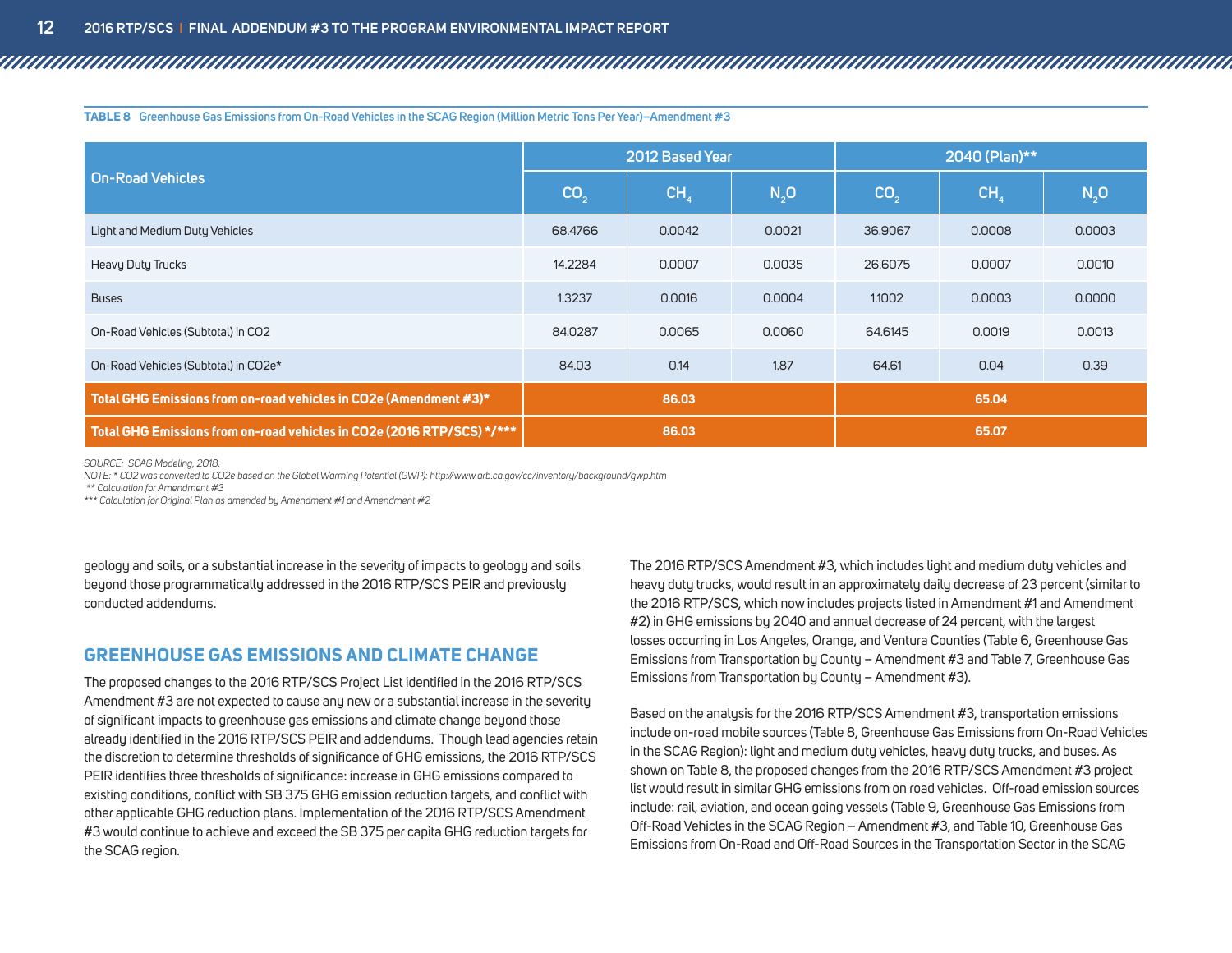**Table 9 Greenhouse Gas Emissions from Off-Road Vehicles in the SCAG Region (Million Metric Tons Per Year)–Amendment #3**

|                                                                      | 2012 Based Year |                 |        | 2040 (Plan)**   |        |        |
|----------------------------------------------------------------------|-----------------|-----------------|--------|-----------------|--------|--------|
| <b>Off-Road Vehicles</b>                                             | CO <sub>2</sub> | CH <sub>4</sub> | N, O   | CO <sub>2</sub> | CH     | N, O   |
| Rail                                                                 | 2.2214          | 0.0001          | 0.0011 | 3.8101          | 0.0000 | 0.0005 |
| Aviation                                                             | 2.8791          | 0.0000          | 0.0000 | 2.2517          | 0.0000 | 0.0000 |
| Ocean-going Vessel                                                   | 0.8574          | 0.0000          | 0.0005 | 2.5976          | 0.0001 | 0.0003 |
| Off-Road Vehicles (Subtotal) in CO2                                  | 5.9579          | 0.0001          | 0.0016 | 8.6593          | 0.0001 | 0.0008 |
| Off-Road Vehicles (Subtotal) in CO2e*                                | 5.958           | 0.002           | 0.499  | 8.659           | 0.003  | 0.238  |
| Total GHG Emissions from off-road vehicles in CO2e (Amendment #3)*   | 6.459           |                 | 8.901  |                 |        |        |
| Total GHG Emissions from off-road vehicles in CO2e (2016 RTP/SCS)*** | 6.459           |                 | 8.901  |                 |        |        |

*SOURCE: SCAG Modeling, 2018*

*NOTE: \*CO2 was converted to CO2e based on the Global Warming Potential (GWP): http://www.arb.ca.gov/cc/inventory/background/gwp.htm* 

*\*\* Calculation for Amendment #3*

*\*\*\* Calculation for Original Plan as amended by Amendment #1 and Amendment #2*

#### **Table 10 Greenhouse Gas Emissions from On-Road and Off-Road Sources in the Transportation Sector in the SCAG Region (Million Metric Tons Per Year)–Amendment #3**

|                                                                    | 2012 Based Year | 2040 (Plan)** |  |  |
|--------------------------------------------------------------------|-----------------|---------------|--|--|
| Total GHG Emissions from on-road vehicles in CO2e*                 | 86.03           | 65.04         |  |  |
| Total GHG Emissions from off-road vehicles in CO2e*                | 6.46            | 8.90          |  |  |
| All Transportation Sector (On-Road and Off-Road Vehicles) in CO2e* | 92.49           | 73.94         |  |  |
| Amendment #3 vs. 2012 Base Year                                    | $-20.1%$        |               |  |  |
| 2016 RTP/SCS*** vs. 2012 Base Year                                 | $-20.0%$        |               |  |  |

*SOURCE: SCAG Modeling, 2018*

*NOTE: \* CO2 was converted to CO2e based on the Global Warming Potential (GWP): http://www.arb.ca.gov/cc/inventory/background/gwp.htm* 

*\*\* Calculation for Amendment #3*

*\*\*\* Calculation for Original Plan as amended by Amendment #1 and Amendment #2*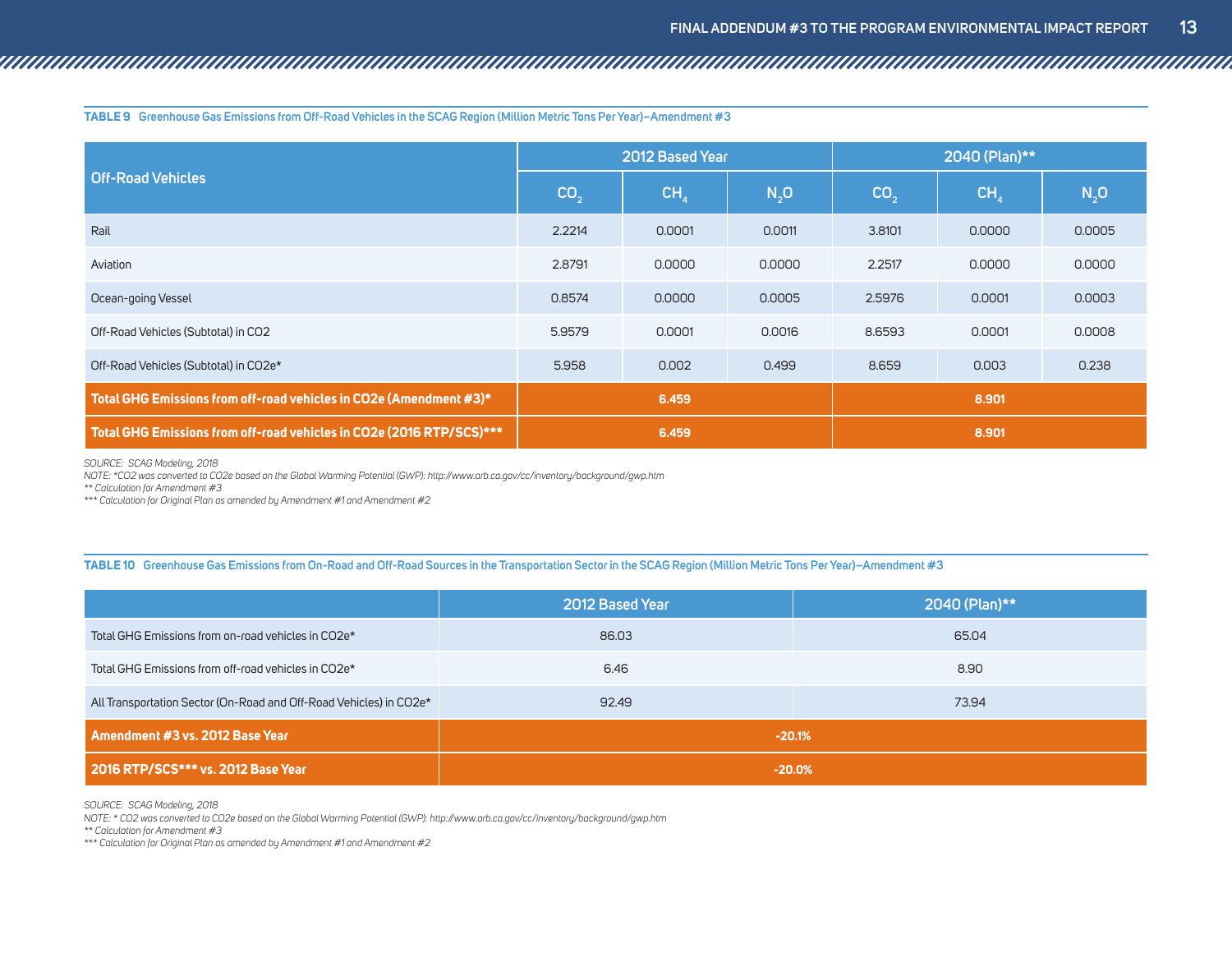|                             | $CO_{2a}$ Emissions (MMT $CO_{2a}$ per year) |                  |                  |                  |  |  |  |
|-----------------------------|----------------------------------------------|------------------|------------------|------------------|--|--|--|
| Area                        | 2012 Base Year                               | <b>2020 Plan</b> | <b>2040 Plan</b> | 2040*** vs. 2012 |  |  |  |
| Transportation*             | 92.49                                        | 81.62            | 73.94            | 22%              |  |  |  |
| Building energy**           | 53.68                                        | 40.51            | 49.99            | $-7%$            |  |  |  |
| Water-related energy**      | 7.41                                         | 3.84             | 4.79             | $-35%$           |  |  |  |
| <b>Total (Amendment #3)</b> | 153.58                                       | 125.97           | 128.72           | $-16%$           |  |  |  |
| Total (2016 RTP/SCS)*****   | 153.58                                       | 125.97           | 128.75           | $-16%$           |  |  |  |

**Table 11 Greenhouse Gas Emissions Summary for the SCAG Region–Amendment #3**

*NOTE: \* On-road and off-road vehicles.*

*\*\* Scenario Planning Model is a scenario planning tool used for developing scenarios for the Plan during the scenario planning process to compare relative differences among scenarios.* 

*\*\*\* Calculation for Amendment #3*

*\*\*\*\*\* Calculation for Original Plan as amended by Amendment #1 and Amendment #2 SOURCE: SCAG Modeling, 2018.*

Region – Amendment #3). Table 9 indicates that the proposed changes from the 2016 RTP/ SCS Amendment #3 project list would result in similar total GHG emissions from off-road vehicles. According to Table 10, the proposed changes from the 2016 RTP/SCS Amendment #3 project list would result in similar emissions for on-road and off-road vehicles.

As shown on Table 11, Greenhouse Gas Emissions Summary for the SCAG Region – Amendment #3, the 2016 RTP/SCS and Amendment #1 and Amendment #2 would result in a net decrease of 16 Percent for building energy emissions when compared to existing conditions (2012 Base Year). As stated in the previously certified 2016 RTP/SCS PEIR, these three sectors account for approximately 70 percent of the total GHG emissions in the SCAG region. According to Table 11, the proposed changes from the 2016 RTP/SCS Amendment #3 project list would result in similar total GHG emissions from the transportation sector, which includes on-road and off-road vehicles. Amendment #3 would continue to contribute to an overall per capita decrease (21 percent) in GHG emissions which is similar to what was previously analyzed in the certified 2016 RTP/SCS PEIR and addendums (see Table 12, SB 375 Analysis – Amendment #3). It is important to note that the Plan is not responsible for addressing sectors beyond transportation, building, water-related energy consumption, and construction.

As shown on Table 12, SB 375 Analysis – Amendment #3, similar to the original plan (see 2016 RTP/SCS PEIR, Table 3.8.4-7, SB 375 Analysis) per capita CO2 emissions from cars and light duty trucks (only) from the 2016 RTP/SCS Amendment #3, would result in 19 pounds per day. The percent decrease would achieve the 8 percent emissions reduction target by 2020 for the region set by SB 375. By 2035, 19 pounds per day for per capita CO2 emissions would result from cars and light duty trucks (only). This represents an approximately 18 percent decrease in per capita CO2 emissions from 2005 to 2035. This 18 percent decrease would meet and exceed the 13 percent emissions reduction target set by CARB for 2035. Furthermore, although there is no per capita GHG emission reduction target for passenger vehicles set by CARB for 2040, the Plan's GHG emission reduction trajectory shows that more aggressive GHG emission reductions are projected for 2040. The Plan would continue to result in an estimated 21 percent decrease in per capita GHG emissions by 2040. By meeting and exceeding the SB 375 targets for 2020 and 2035, as well as achieving an approximately 21 percent decrease in per capita GHG emissions by 2040, the Plan is expected to fulfill and exceed its portion of SB 375 compliance with respect to meeting the State's GHG emission reduction goals. Implementation of Amendment #3 would not conflict with SB 375 GHG emission reduction targets and would result in a lessthan-significant impact, and mitigation measures would not be required.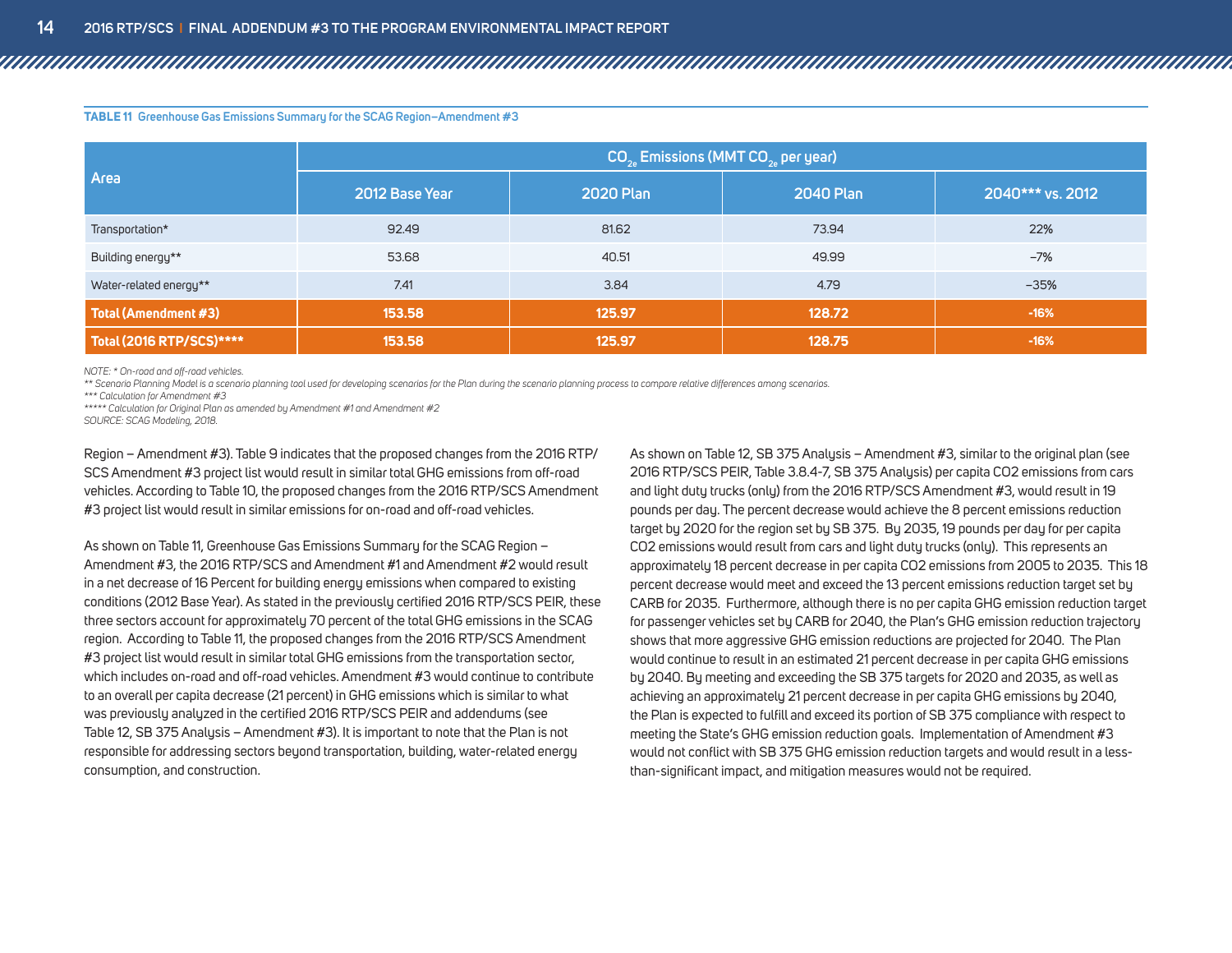|                                                                      | 2005 (Baseline) | 2020 (Plan) | 2035 (Plan) | 2040 (Plan)**** |
|----------------------------------------------------------------------|-----------------|-------------|-------------|-----------------|
| Resident population (per 1,000)                                      | 17,161          | 19,060      | 21,125      | 21,766          |
| CO2 emissions (per 1,000 tons)                                       | $204.0*$        | 203.6**     | 205.8**     | 206.3**         |
| Per capita emissions (pounds/day)                                    | 23.8            | 21.4        | 19.5        | 19.0            |
| % difference from Plan (2020) to Baseline (2005)                     | $-8%$ *         |             |             |                 |
| % difference from Plan (2035) to Baseline (2005)                     | $-18\%***$      |             |             |                 |
| % difference from Plan (2040) to Baseline (2005) (Amendment #3)      |                 |             |             | $-21%***$       |
| % difference from Plan (2040) to Baseline (2005) (2016 RTP/SCS)***** |                 |             |             | $-21%***$       |

*NOTE:\* Based on EMFAC2007* 

*\*\* Based on EMFAC2014*

*\*\*\* Included off-model adjustments for 2035 and 2040*

**Table 12 SB 375 Analysis–Amendment #3**

*\*\*\*\* Calculation for Amendment #3.*

*\*\*\*\*\* Calculation for Original Plan as amended by Amendment #1 and Amendment #2 SOURCE: SCAG modeling, 2018*

Senate Bill (SB) 32 was signed into law on September 08, 2016. SB 32 codifies the 2030 target stated in Executive Order B-30-15 (40% below 1990 levels by 2030). However, when the certified 2016 RTP/SCS PEIR was being prepared, SB 32 had not been passed. While the 2030 target is now mandated, CARB has not yet set a target for the transportation sector. As such, the approach taken in the 2016 RTP/SCS PEIR, i.e., analysis of the trajectory of GHG emissions reductions as a result of the 2016 RTP/SCS, is still appropriate.

As stated in the certified 2016 RTP/SCS PEIR, the 2016 RTP/SCS is required to meet the GHG reduction targets set by CARB, i.e., 8% reduction by 2020 and 13% by 2035, both on per capita basis relative to 2005 levels. The GHG reduction trajectory of the 2016 RTP/SCS is consistent with and is more aggressive than the ARB GHG Reduction Target Trajectory for the SCAG region, as the Plan's trajectory shows aggressive GHG reductions between 2020 and 2040 (see Figure 3.8.4-1, SB 375 (per capita) Reduction Trajectory, 2016 RTP/ SCS PEIR). However, the new statewide 2030 target set forth under EO B-30-15 suggests that an accelerated timeline would be necessary. In order to address the 2030 target, the 2016 RTP/SCS accelerates the reduction of GHG emissions such that by 2030, the Plan is expected to achieve a 14.7% reduction. This reduction would exceed SCAG's current target of 13% by 2035. The GHG reduction trajectory of the 2016 RTP/SCS is more aggressive than CARB's targets between 2020 and 2035. Additionally, the GHG reduction trajectory of the 2016 RTP/SCS beyond 2030 is consistent, if not more aggressive, with the accelerated pace established by SB 32. Further, it should be noted that the goals set forth by AB 32.

SB 32, and the Executive Orders are intended to be achieved by all the responsible sectors. Because the 2016 RTP/SCS is demonstrated to meet more than its share of GHG emissions reductions, even on an accelerated schedule, the Plan is not in conflict with the State's long-term GHG emission reduction goals. The previously conducted addendums to the 2016 RTP/SCS PEIR determined that Amendment #1 and #2 would also meet the target goals and not result in new or substantially increased impacts with respect to greenhouse gas emissions and climate change. Similarly, Amendment #3 would result in the same GHG reduction trajectory as the original Plan and would also not be in conflict with the State's long term GHG emission reduction goals.

The changes proposed in the 2016 RTP/SCS Amendment #3 would remain consistent with the findings stated in the certified 2016 RTP/SCS EIR and previously conducted addendums.

Detailed project level analysis, including project level mitigation measures, will be conducted by the implementing agency of each project.

As shown in the tables above no changes to the GHG trajectory would occur. The analysis in the previously certified 2016 RTP/SCS PEIR and addendums adequately address the range of impacts that could result from the proposed projects (as revised by the 2016 RTP/SCS Amendment #3) at the program level. Thus, incorporation of the proposed changes to the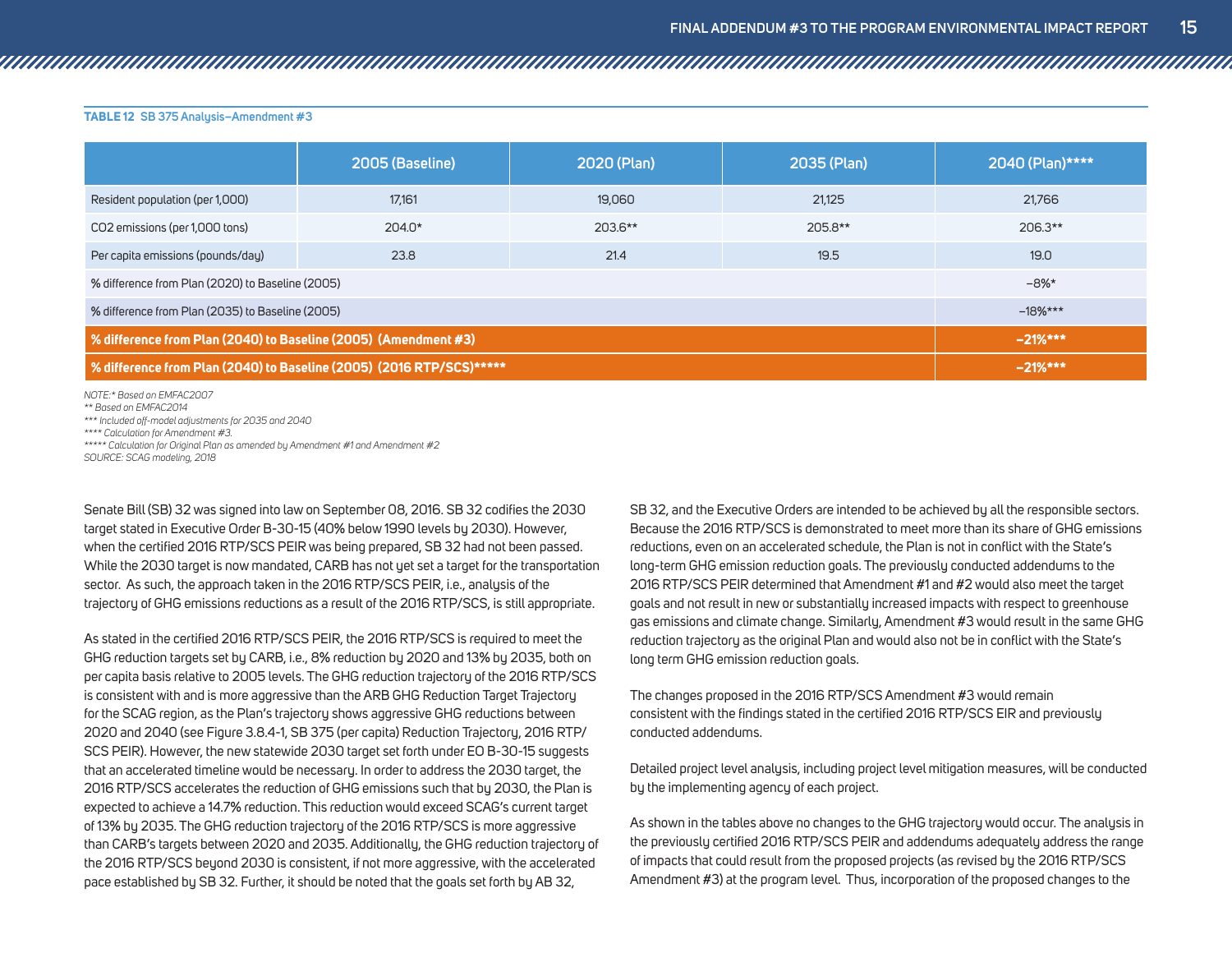Project List would not result in any new significant greenhouse gas emissions and climate change impacts or a substantial increase in the severity of greenhouse gas emissions and climate change impacts beyond those programmatically addressed in the 2016 RTP/SCS PEIR and previously conducted addendums.

#### **HAZARDS AND HAZARDOUS MATERIALS**

The proposed changes to the 2016 RTP/SCS Project List identified in the 2016 RTP/SCS Amendment #3 are not expected to cause any new or a substantial increase in the severity of significant impacts to hazards and hazardous materials beyond those already identified in the previously certified 2016 RTP/SCS PEIR and addendums. The 2016 RTP/SCS PEIR concluded that there would be potential hazards created due to the disturbance of contaminated property during implementation of the 2016 RTP/SCS and risk of accidental releases due to an increase in the transportation of hazardous materials and the potential for such releases to reach schools within one-quarter mile of transportation facilities affected by the 2016 RTP/SCS (see 2016 RTP/SCS PEIR pp. 3.9-23 – 3.9-42). The previously conducted addendums to the 2016 RTP/SCS PEIR determined that Amendment #1 and #2 would not result in new or substantially increased impacts with respect to hazards and hazardous materials.

Detailed project level analysis, including project level mitigation measures, will be conducted by the implementing agency of each project.

The analysis in the previously certified 2016 RTP/SCS PEIR and addendums adequately addresses the range of impacts that could result from the proposed projects (as revised by the 2016 RTP/SCS Amendment #3) at the program level. Thus, incorporation of the proposed changes to the Project List would not result in any new significant impacts to hazards and hazardous materials, or a substantial increase in the severity of impacts to hazards and hazardous materials beyond those programmatically addressed in the 2016 RTP/SCS PEIR and previously conducted addendums.

#### **HYDROLOGY AND WATER QUALITY**

The proposed changes to the 2016 RTP/SCS Project List identified in the 2016 RTP/SCS Amendment #3 are not expected to cause any new or a substantial increase in the severity of significant impacts to hydrology and water quality beyond those already identified in the previously certified 2016 RTP/SCS PEIR and addendums. The 2016 RTP/SCS would result in significant impacts to water quality standards and waste discharge requirements, groundwater supplies or interfere substantially with groundwater recharge, existing drainage patterns of the area, existing drainage patterns of the area, runoff water that would exceed the capacity of existing or planned stormwater drainage systems or providing substantial additional sources of polluted runoff but will have no impact on placing housing within

a 100-year flood hazard area (see 2016 RTP/SCS PEIR pp. 3.10-43 – 3.10-63). The previously conducted addendums to the 2016 RTP/SCS PEIR determined that Amendment #1 and #2 would not result in new or substantially increased impacts with respect to hydrology and water quality.

Detailed project level analysis, including project level mitigation measures, will be conducted by the implementing agency of each project.

The analysis in the previously certified 2016 RTP/SCS PEIR and addendums adequately addresses the range of impacts that could result from the proposed projects (as revised by the 2016 RTP/SCS Amendment #3) at the program level. Thus, incorporation of the proposed changes to the Project List would not result in any new significant impacts to hydrology and water quality, or a substantial increase in the severity of impacts to hydrology and water quality beyond those programmatically addressed in the 2016 RTP/SCS PEIR and previously conducted addendums.

#### **LAND USE AND PLANNING**

The proposed changes to the 2016 RTP/SCS Project List identified in the 2016 RTP/ SCS Amendment #3 are not expected to cause any new or a substantial increase in the severity of significant impacts to land use and planning beyond those already identified in the previously certified 2016 RTP/SCS PEIR and addendums. The 2016 RTP/ SCS PEIR analyzed potential impacts of the 2016 RTP/SCS on land use and planning consistency and compatibility. The 2016 RTP/SCS PEIR concluded that implementation of major transportation projects and land use strategies included in the 2016 RTP/SCS has the potential to conflict with applicable land use plans, policies, and regulations, physically divide established communities as result of creating real or perceived barriers to pedestrians, bicyclists, and motorists, and conflict with habitat conservation plans and natural community conservation plans (see 2016 RTP/SCS PEIR pp. 3.11-22 – 3.11-35). The previously conducted addendums to the 2016 RTP/SCS PEIR determined that Amendment #1 and #2 would not result in new or substantially increased impacts with respect to land use and planning.

Detailed project level analysis, including project level mitigation measures, will be conducted by the implementing agency of each project.

The analysis in the previously certified 2016 RTP/SCS PEIR and addendums adequately addresses the range of impacts that could result from the proposed projects (as revised by the 2016 RTP/SCS Amendment #3) at the program level. Thus, incorporation of the proposed changes to the Project List would not result in any new significant impacts to land use and planning, or a substantial increase in the severity of impacts to land use and planning beyond those programmatically addressed in the 2016 RTP/SCS PEIR and previously conducted addendums.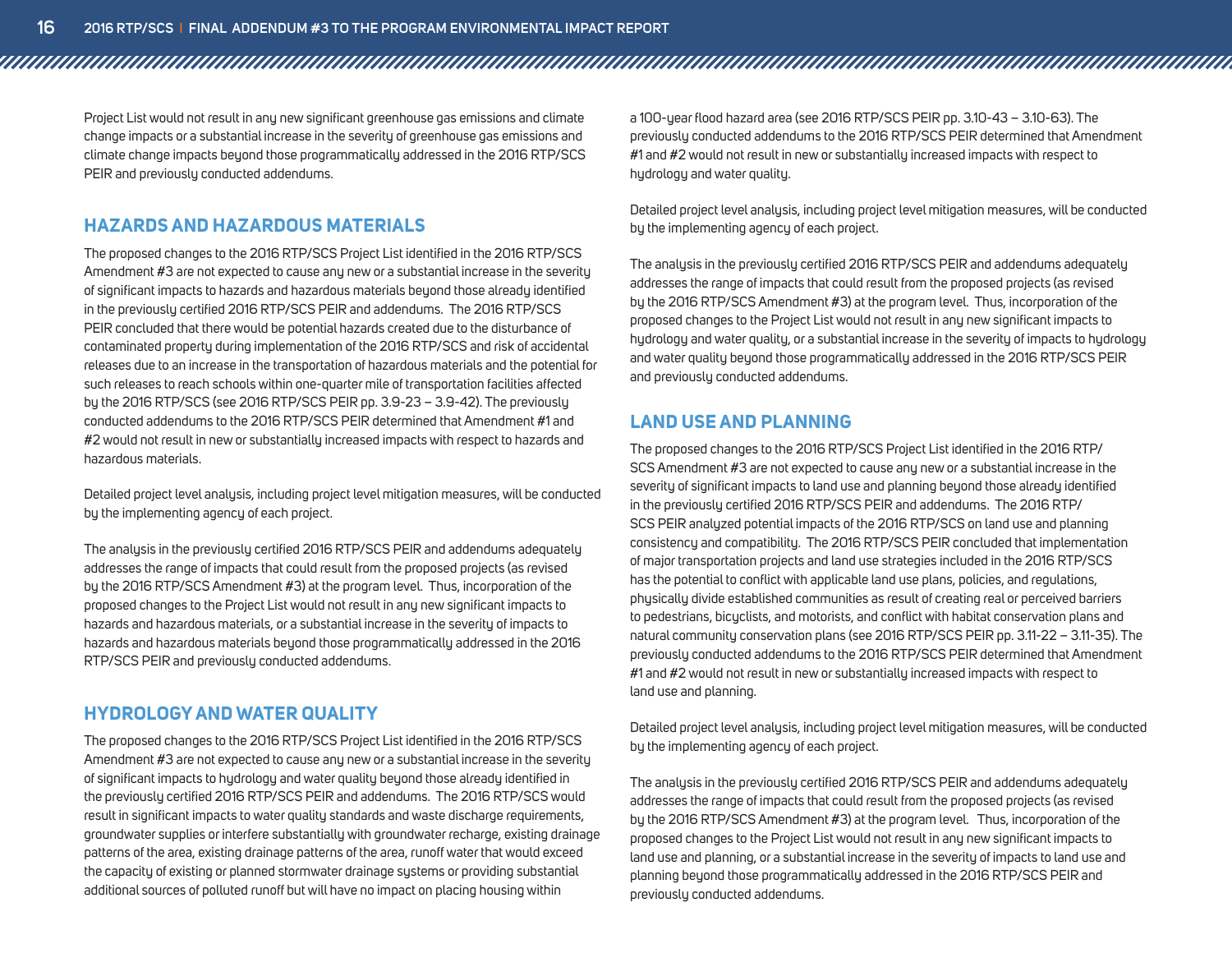#### **MINERAL RESOURCES**

The proposed changes to the 2016 RTP/SCS Project List identified in the 2016 RTP/SCS Amendment #3 are not expected to cause any new or a substantial increase in the severity of significant impacts to mineral resources beyond those already identified in the previously certified 2016 RTP/SCS PEIR and addendums. The 2016 RTP/SCS PEIR concluded that implementation of transportation projects included in the 2016 RTP/SCS could have the potential to result in loss of availability of a known mineral resource that would be of value to the region and the residents of the state and result in the loss of availability of a locally important mineral resource recovery site delineated on a local general plan, specific plan or other land use plan (see 2016 RTP/SCS PEIR pp. 3.12-5 – 3.12-10). The previously conducted addendums to the 2016 RTP/SCS PEIR determined that Amendment #1 and #2 would not result in new or substantially increased impacts with respect to mineral resources.

Detailed project level analysis, including project level mitigation measures, will be conducted by the implementing agency of each project.

The analysis in the previously certified 2016 RTP/SCS PEIR and addendums adequately addresses the range of impacts that could result from the proposed projects (as revised by the 2016 RTP/SCS Amendment #3) at the program level. Thus, incorporation of the proposed changes to the Project List would not result in any new significant impacts to mineral resources, or a substantial increase in the severity of impacts to mineral resources beyond those programmatically addressed in the 2016 RTP/SCS PEIR and previously conducted addendums.

#### **NOISE**

The proposed changes to the 2016 RTP/SCS Project List identified in the 2016 RTP/ SCS Amendment #3 are not expected to cause any new or a substantial increase in the severity of significant impacts to noise beyond those already identified in the previously certified 2016 RTP/SCS PEIR and addendums. Implementation of transportation projects in the 2016 RTP/SCS could potentially cause temporary or permanent increases in ambient noise levels and expose noise-sensitive land uses to noise increases in excess of acceptable levels. However, the assessment in the 2016 RTP/SCS PEIR Noise Chapter adequately evaluates these impacts across the SCAG region at the programmatic level and includes mitigation measures to be implemented at the project level (see 2016 RTP/ SCS PEIR pp. 3.13-26 – 3.13-40). The previously conducted addendums to the 2016 RTP/ SCS PEIR determined that Amendment #1 and #2 would not result in new or substantially increased impacts with respect to Noise. Impacts from the proposed projects identified in this Amendment would be expected to fall within the range of impacts previously identified in the 2016 RTP/SCS PEIR and addendums.

Detailed project level analysis, including project level mitigation measures, will be conducted by the implementing agency of each project.

The analysis in the previously certified 2016 RTP/SCS PEIR and addendums adequately addresses the range of impacts that could result from the proposed projects (as revised by the 2016 RTP/SCS Amendment #3) at the program level. Thus, incorporation of the proposed changes to the Project List would not result in any new significant noise impacts or a substantial increase in the severity of noise impacts beyond those programmatically addressed in the 2016 RTP/SCS PEIR and previously conducted addendums.

#### **POPULATION, HOUSING AND EMPLOYMENT**

The proposed changes to the 2016 RTP/SCS Project List identified in the 2016 RTP/SCS Amendment #3 are not expected to cause any new or a substantial increase in the severity of significant impacts to population, housing, and employment beyond those already identified in the 2016 RTP/SCS PEIR. The 2016 RTP/SCS PEIR analyzed potential impacts to population growth and current residential and business land uses that could occur upon implementation of the 2016 RTP/SCS. The 2016 RTP/SCS PEIR concluded that the Plan would result in significant impacts and significant cumulative impacts, including substantial induced population growth in areas adjacent to transit, displacement of existing businesses and homes, separation of residences from community facilities and services, and impacts on vacant natural lands. The 2016 RTP/SCS PEIR also concluded that the plan would result in indirect significant impacts, including increased population distribution that is expected to occur due to the transportation investments and land use policies identified in the 2016 RTP/ SCS (see 2016 RTP/SCS PEIR pp. 3.14-17 - 3.14-27). The previously conducted addendums to the 2016 RTP/SCS PEIR determined that Amendment #1 and #2 would not result in new or substantially increased impacts with respect to Population, Housing and Employment.

Detailed project level analysis, including project level mitigation measures, will be conducted by the implementing agency of each project.

The proposed changes stated in Amendment #3, would not cause any population growth, nor would it affect housing and employment. As such, the analysis in the previously certified 2016 RTP/SCS PEIR and addendums adequately addresses the range of impacts that could result from the proposed projects (as revised by the 2016 RTP/SCS Amendment #3) at the program level. Therefore, incorporation of the proposed changes to the Project List would not result in any new significant impacts to population, housing, and employment, or a substantial increase in the severity of impacts to population, housing, and employment beyond those programmatically addressed in the 2016 RTP/SCS PEIR and previously conducted addendums.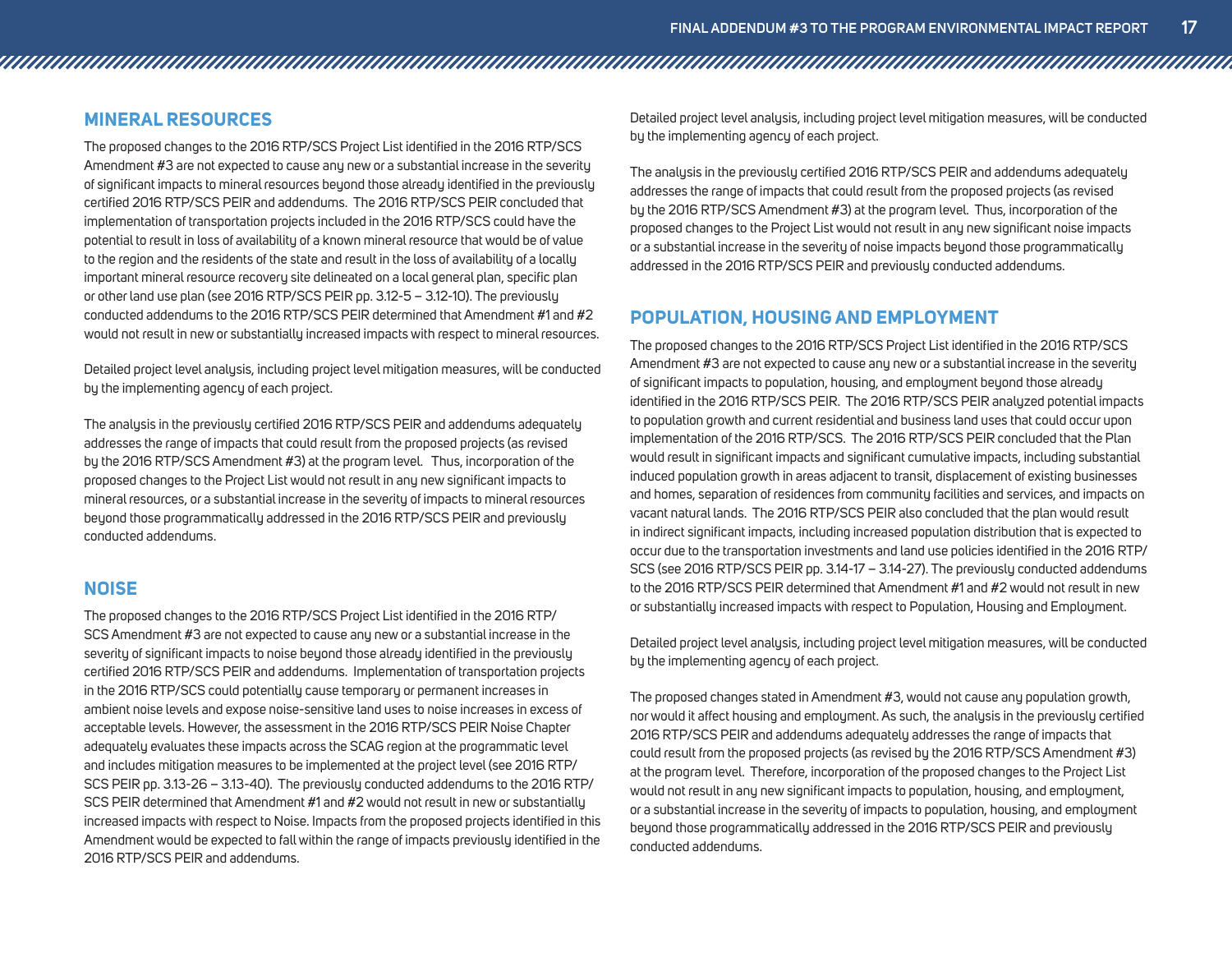#### **PUBLIC SERVICES**

The proposed changes to the 2016 RTP/SCS Project List identified in the 2016 RTP/ SCS Amendment #3 are not expected to cause any new or a substantial increase in the severity of significant impacts to public services beyond those already identified in the 2016 RTP/SCS PEIR. Amendment #3 would not place additional strain on public services, and anticipated significant cumulative impacts include demand for more police, fire, emergency personnel and facilities and demand for more school facilities and teachers during implementation of the 2016-2040 RTP/SCS (2016-2040 RTP/SCS PEIR pp. 3.15-21 – 3.15-34). The previously conducted addendums to the 2016 RTP/SCS PEIR determined that Amendment #1 and #2 would not result in new or substantially increased impacts with respect to public services.

Detailed project level analysis, including project level mitigation measures, will be conducted by the implementing agency of each project.

The analysis in the previously certified 2016 RTP/SCS PEIR and addendums adequately addresses the range of impacts that could result from the proposed projects (as revised by the 2016 RTP/SCS Amendment #3) at the program level. Thus, incorporation of the proposed changes to the Project List would not result in any new significant impacts to public services, or a substantial increase in the severity of impacts to public services beyond those programmatically addressed in the 2016 RTP/SCS PEIR and previously conducted addendums.

#### **RECREATION**

The proposed changes to the 2016 RTP/SCS Project List identified in the 2016 RTP/SCS Amendment #3 are not expected to cause any new or a substantial increase in the severity of significant impacts to recreation beyond those already identified in the 2016 RTP/SCS PEIR. Implementation of the 2016 RTP/SCS PEIR would result in significant cumulative impacts, including increased demand of existing neighborhood and regional parks or other recreational facilities in the SCAG region that leads to substantial physical deterioration and increased potential of constructed or expanded recreational facilities that may have adverse physical effects on the environment (see 2016 RTP/SCS PEIR pp. 3.16-15 – 3.16- 23). The previously conducted addendums to the 2016 RTP/SCS PEIR determined that Amendment #1 and #2 would not result in new or substantially increased impacts with respect to recreation.

Detailed project level analysis, including project level mitigation measures, will be conducted by the implementing agency of each project.

The analysis in the previously certified 2016 RTP/SCS PEIR adequately addresses the range of impacts that could result from the proposed projects (as revised by the 2016 RTP/ SCS Amendment #3) at the program level. Thus, incorporation of the proposed changes to the Project List would not result in any new significant impacts to recreation, or a substantial increase in the severity of impacts to recreation beyond those programmatically addressed in the 2016 RTP/SCS PEIR and previously conducted addendums.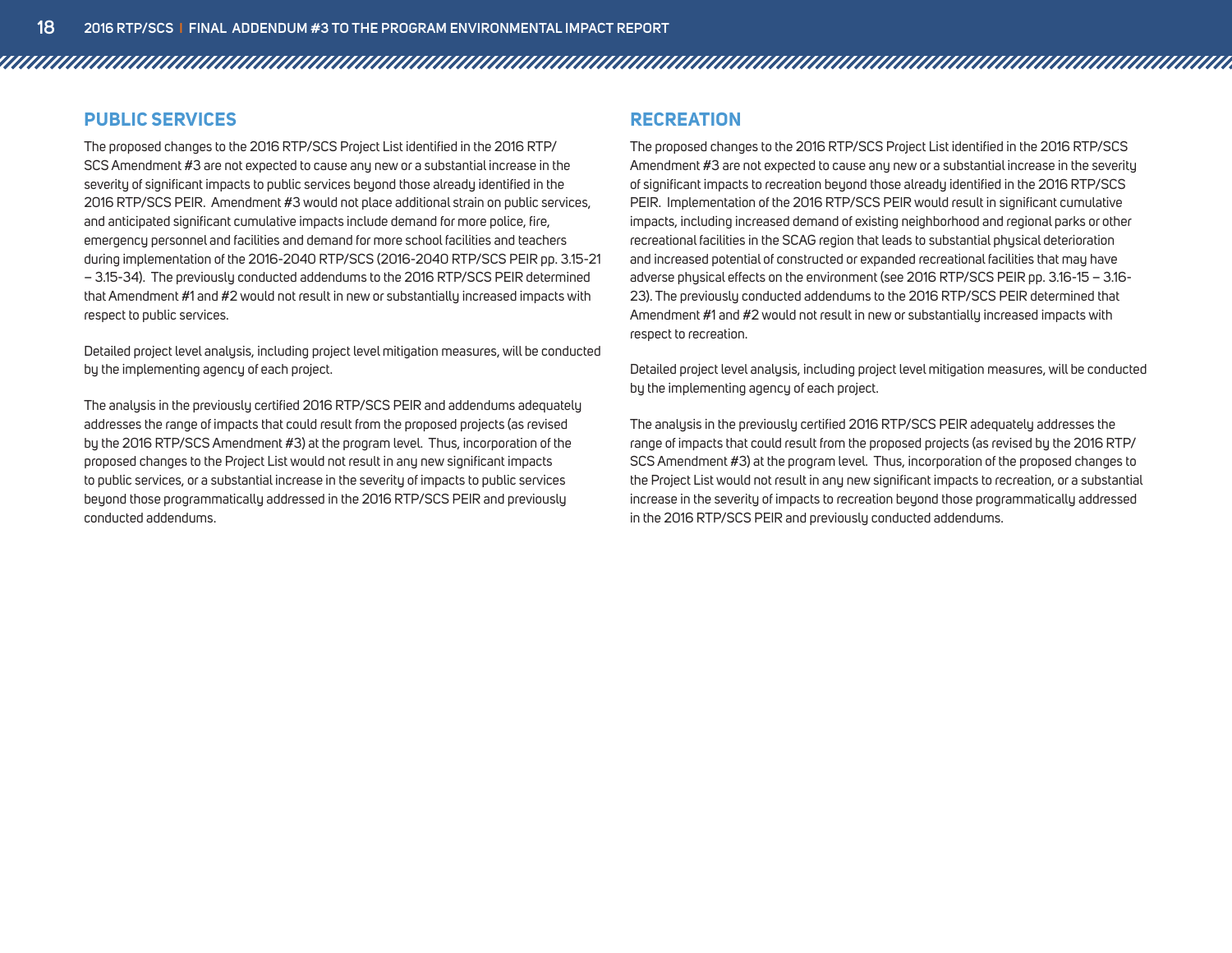**Table 13 Daily Vehicle Miles Traveled in 2012 and 2040–Amendment #3\***

|                                  | In Thousands    |                 |             |  |  |
|----------------------------------|-----------------|-----------------|-------------|--|--|
| <b>County</b>                    | 2012 Base Year* | 2040 No Project | 2040 Plan** |  |  |
| Imperial                         | 5,000           | 9,000           | 9,000       |  |  |
| Los Angeles                      | 227,000         | 252,000         | 234,000     |  |  |
| Orange                           | 77,000          | 86,000          | 80,000      |  |  |
| Riverside                        | 59,000          | 86,000          | 81,000      |  |  |
| San Bernardino                   | 63,000          | 91,000          | 87,000      |  |  |
| Ventura                          | 20,000          | 23,000          | 21,000      |  |  |
| <b>SCAG Total (Amendment #3)</b> | 450,000         |                 | 513,000     |  |  |
| <b>SCAG Total (2016 RTP/SCS)</b> | 450,000         | 549,000         | 514,000     |  |  |

*NOTE: Numbers are rounded to nearest thousand.*

*\* Please note that 2012 base year transportation network includes project information from the 2015 Federal Transportation Improvement Program (FTIP) adopted in* 

*September 2014 and approved by Federal Highway Administration in December 2014, as well as projects listed in the 2012 RTP/SCS as last amended in September 2014.*

*\*\* Calculation for Amendment #3*

*\*\*\* Calculation for Original Plan as amended by Amendment #1 and Amendment #2*

*SOURCE: SCAG modeling, 2018.*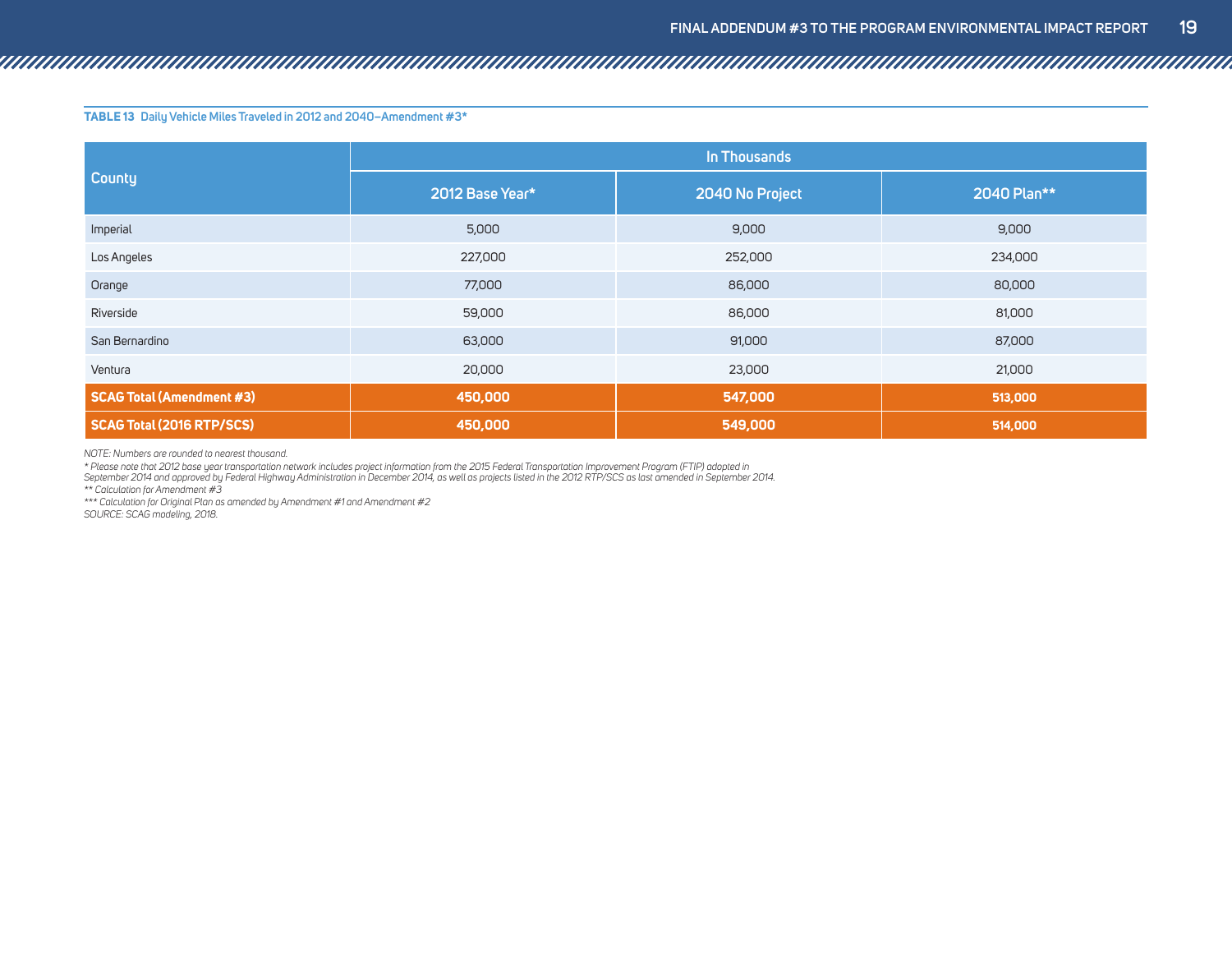#### **Table 14 Total Daily Hours of Delay in 2012\* and 2040–Amendment #3**

|                                | In Thousands of Vehicle-Hours |                 |             |  |  |
|--------------------------------|-------------------------------|-----------------|-------------|--|--|
| <b>County</b>                  | 2012 Base Year*               | 2040 No Project | 2040 Plan** |  |  |
| Imperial                       |                               | 9               | 6           |  |  |
| Los Angeles                    | 1,636                         | 2,053           | 1,407       |  |  |
| Orange                         | 443                           | 545             | 314         |  |  |
| Riverside                      | 162                           | 384             | 210         |  |  |
| San Bernardino                 | 190                           | 502             | 240         |  |  |
| Ventura                        | 70                            | 129             | 65          |  |  |
| <b>Regional (Amendment #3)</b> | 2,502                         | 3,622           | 2,243       |  |  |
| Regional (2016 RTP/SCS)***     | 2,502                         | 2,272           |             |  |  |

*SOURCE: SCAG modeling, 2018.*

*NOTE: \* Please note that 2012 base year transportation network includes the 2015 project information from the 2015 Federal Transportation Improvement Program (FTIP) adopted in* 

*September 2014 and approved by Federal Highway Administration in December 2014, as well as projects listed in the 2012 RTP/SCS as last amended in September 2014*

*\*\* Calculation for Amendment #3*

*\*\*\* Calculation for Original Plan as amended by Amendment #1 and Amendment #2*

#### **Table 15 Total Daily Heavy-Duty Trucks Trips Hours of Delay in 2012\* and 2040–Amendment #3**

|                                | In Thousands of Hours |                 |             |  |  |
|--------------------------------|-----------------------|-----------------|-------------|--|--|
| <b>County</b>                  | 2012*                 | 2040 No Project | 2040 Plan** |  |  |
| Imperial                       | $\mathsf D$           |                 |             |  |  |
| Los Angeles                    | 71                    | 142             | 96          |  |  |
| Orange                         | 18                    | 35              | 24          |  |  |
| Riverside                      | 11                    | 41              | 27          |  |  |
| San Bernardino                 | 17                    | 74              | 41          |  |  |
| Ventura                        | $\overline{2}$        | 6               | 3           |  |  |
| <b>Regional (Amendment #3)</b> | 120                   | 298             | 192         |  |  |
| Regional (2016 RTP/SCS)        | 120                   | 322             | 194         |  |  |

*SOURCE: SCAG modeling, 2018.*

NOTE: \* Please note that 2012 base year transportation network includes the 2015 project information from the 2015 Federal Transportation Improvement Program (FTIP) adopted in<br>September 2014 and approved by Federal Highway

*\*\* Calculation for Amendment #3*

*\*\*\* Calculation for Original Plan as amended by Amendment #1 and Amendment #2*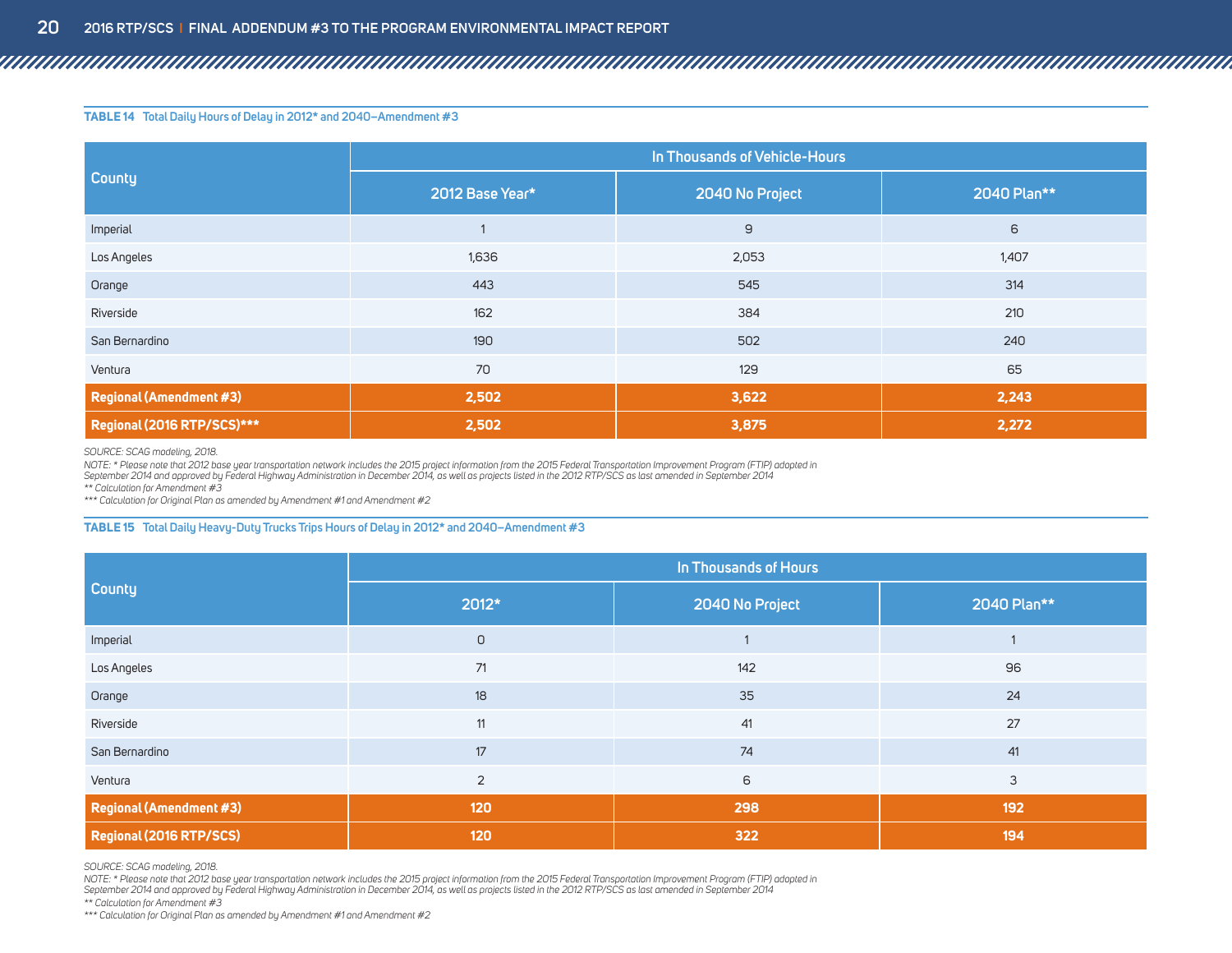| <b>County</b>                           | 2012 Base Year* | 2040 No Project | 2040 Plan** |  |  |  |
|-----------------------------------------|-----------------|-----------------|-------------|--|--|--|
| <b>AUTOS -SINGLE OCCUPANCY VEHICLES</b> |                 |                 |             |  |  |  |
| Imperial                                | 95.8%           | 96.6%           | 97.0%       |  |  |  |
| Los Angeles                             | 80.4%           | 81.6%           | 88.9%       |  |  |  |
| Orange                                  | 79.8%           | 80.3%           | 86.8%       |  |  |  |
| Riverside                               | 87.2%           | 86.4%           | 89.8%       |  |  |  |
| San Bernardino                          | 85.2%           | 84.6%           | 87.7%       |  |  |  |
| Ventura                                 | 90.0%           | 90.1%           | 92.4%       |  |  |  |
| Region                                  | 81.9%           | 82.9%           | 88.7%       |  |  |  |
| <b>AUTOS - HIGH OCCUPANCY VEHICLES</b>  |                 |                 |             |  |  |  |
| Imperial                                | 83.4%           | 83.8%           | 84.2%       |  |  |  |
| Los Angeles                             | 75.6%           | 75.9%           | 81.1%       |  |  |  |
| Orange                                  | 69.5%           | 70.7%           | 76.6%       |  |  |  |
| Riverside                               | 76.5%           | 74.1%           | 76.2%       |  |  |  |
| San Bernardino                          | 71.2%           | 68.9%           | 72.2%       |  |  |  |
| Ventura                                 | 72.9%           | 72.7%           | 76.8%       |  |  |  |
| Region                                  | 73.8%           | 73.9%           | 78.5%       |  |  |  |
| <b>TRANSIT</b>                          |                 |                 |             |  |  |  |
| Imperial                                | 16.7%           | 32.9%           | 32.4%       |  |  |  |
| Los Angeles                             | 30.5%           | 31.3%           | 32.5%       |  |  |  |
| Orange                                  | 13.6%           | 16.2%           | 16.9%       |  |  |  |
| Riverside                               | 17.6%           | 18.1%           | 16.0%       |  |  |  |
| San Bernardino                          | 10.7%           | 11.9%           | 12.6%       |  |  |  |
| Ventura                                 | 7.6%            | 11.6%           | 10.1%       |  |  |  |
| <b>Region (Amendment #3)</b>            | 28.4%           | 29.4%           | 30.3%       |  |  |  |
| Region (Original Plan)***               | 28.4%           | 26.2%           | 30.5%       |  |  |  |

*SOURCE: SCAG Modeling, 2018*

\* Please note that 2012 base year transportation network includes the 2015 project information from the 2015 Federal Transportation Improvement Program (FTIP) adopted in<br>September 2014 and approved by Federal Highway Admin *\*\* Calculation for Amendment #3*

*\*\*\* Calculation for Original Plan as amended by Amendment #1 and Amendment #3*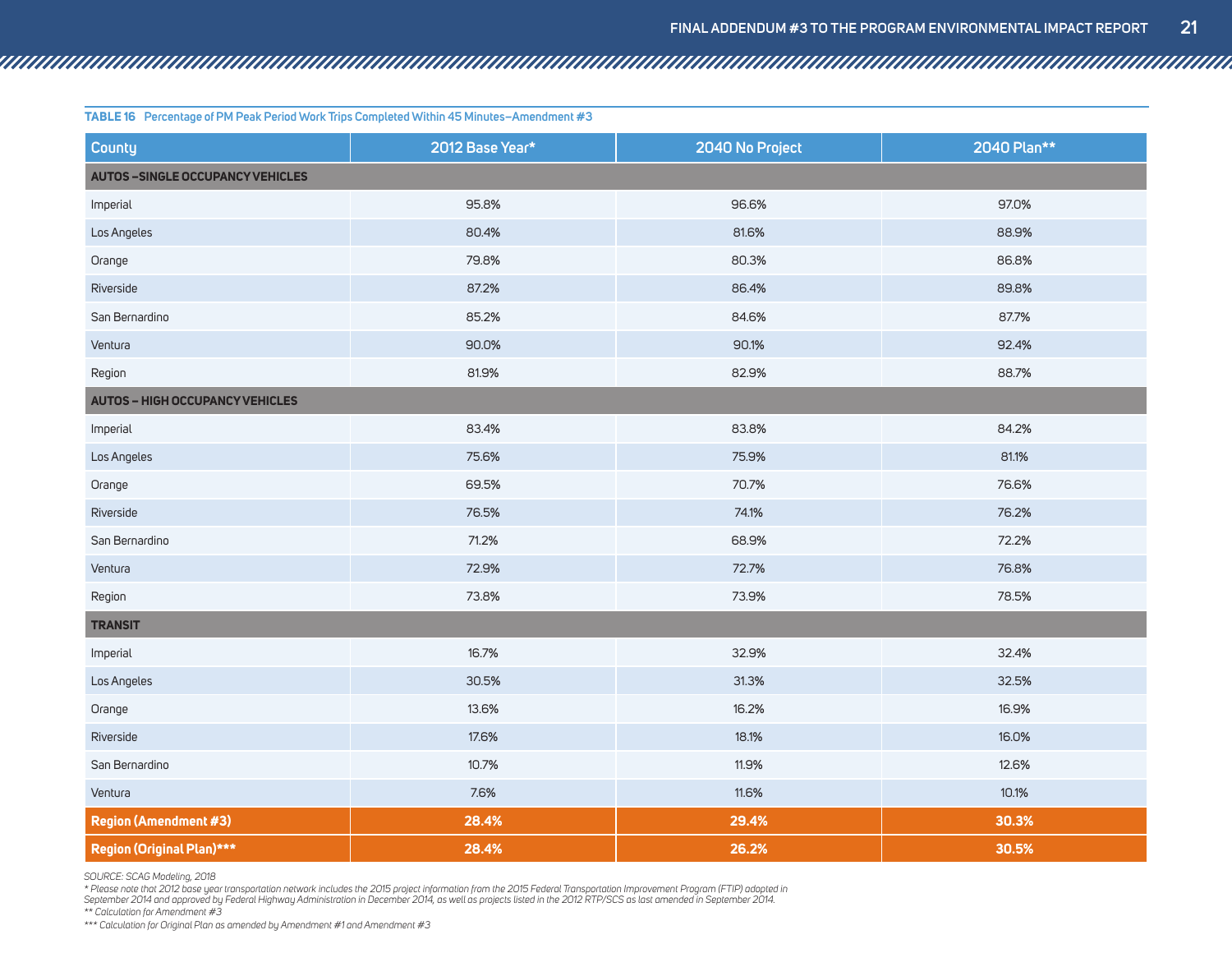**Table 17 Percentage of Mode Share on Transit and Active Transportation–Amendment #3**

| <b>Mode Share</b>       | 2012* | 2040 No Project |      |  |
|-------------------------|-------|-----------------|------|--|
| Walk                    | 10.6  | 10.8            | 13.5 |  |
| <b>Bike</b>             | 1.3   | 1.6             | 2.2  |  |
| Active Transportation   | 11.9  | 12.4            | 15.7 |  |
| Transit                 | 2.1   | 2.5             | 3.2  |  |
| Total (Amendment #3)**  | 14.0  | 15.0            | 18.9 |  |
| Total (2016 RTP/SCS)*** | 14.0  | 14.4            | 18.9 |  |

*SOURCE: SCAG modeling, 2018.* 

*NOTE: \* Please note that 2012 base year transportation network includes the 2015 project information from the 2015 Federal Transportation Improvement Program (FTIP) adopted in September 2014 and approved by* 

*Federal Highway Administration in December 2014, as well as projects listed in the 2012 RTP/SCS as last amended in September 2014.*

*\*\* Calculation for Amendment #3*

*\*\*\* Calculation for Original Plan as amended by Amendment #1 and Amendment #2*

#### **TRANSPORTATION, TRAFFIC AND SECURITY**

The proposed changes to the 2016 RTP/SCS Project List identified in the 2016 RTP/SCS Amendment #3 are not expected to cause any new or a substantial increase in the severity of significant impacts to transportation, traffic, and security beyond those already identified in the 2016 RTP/SCS PEIR. The 2016 RTP/SCS PEIR utilized data from the Regional Travel Demand Model to present a regional analysis for the impacts of the 2016 RTP/SCS on transportation. The 2016 RTP/SCS PEIR identifies the following significant impacts from implementation of the 2016 RTP/SCS: per capita Vehicle Miles Traveled (VMT); average daily Vehicle Hours of Delay (VHD) for light, medium and heavy-duty truck trips; percentage of work opportunities within a 45 minute travel time; and system-wide fatality accident rate and injury accident rate in the SCAG region (see 2016 RTP/SCS PEIR pp. 3.17- 37 – 3.17-64). Despite the benefits shown by implementing the 2016 RTP/SCS, impacts from the transportation projects and land use strategies considered in the Plan still remain significant. The previously conducted addendums to the 2016 RTP/SCS PEIR determined that Amendment #1 and #2 would not result in new or substantially increased impacts with respect to transportation, traffic and security.

Amendment #3 would result in reduced vehicle miles traveled throughout the SCAG region (Table 13 Daily Vehicle Miles Traveled in 2012 and 2040 – Amendment #3). Tables 14 through 16 indicate that there are slight decreases in total trip delays due to the 2016 RTP/ SCS Project List identified in the 2016 RTP/SCS Amendment #3. As such, project changes are not expected to cause any new or substantial impacts when compared to the certified 2016 RTP/SCS PEIR and previously conducted addendums.

Table 17, indicates that no changes to the percentage of mode share on transit and active transportation would occur. Detailed project level analysis, including project level mitigation measures, will be conducted by the implementing agency of each project.

As shown in the tables above, changes are minimal and insignificant when compared with the certified 2016 RTP/SCS PEIR and previously conducted addendums. As such, the analysis in the previously certified 2016 RTP/SCS PEIR and addendums adequately addresses the range of impacts that could result from the proposed projects (as revised by the 2016 RTP/SCS Amendment #3) at the program level. Therefore, incorporation of the proposed changes to the Project List would not result in any new significant region-wide impacts to transportation, traffic, and security, or a substantial increase in the severity of region-wide impacts to transportation, traffic, and security beyond those programmatically addressed in the 2016 RTP/SCS PEIR and previously conducted addendums.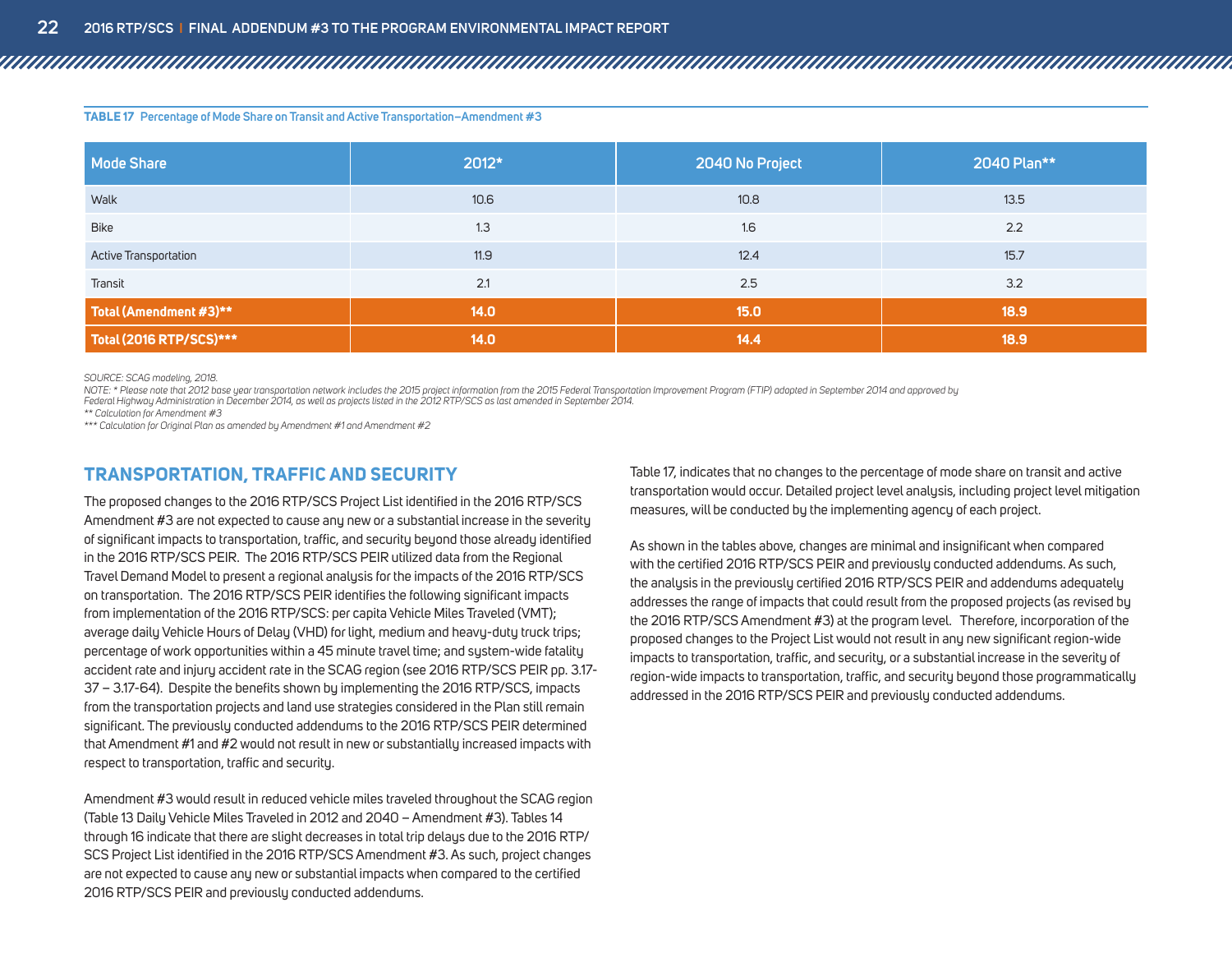| <b>County</b>               | Freeway (Mixed-<br>Flow) | Toll*           | <b>Major Arterial</b> | <b>Minor Arterial</b> | <b>Collector</b> | Freeway (HOV) | <b>Total (All</b><br>Facilities)** |
|-----------------------------|--------------------------|-----------------|-----------------------|-----------------------|------------------|---------------|------------------------------------|
| Imperial                    | 417                      | $5\overline{)}$ | 661                   | 540                   | 2,465            | $\cup$        | 4,088                              |
| Los Angeles                 | 4,871                    | 655             | 8,698                 | 9,057                 | 6,684            | 360           | 30,325                             |
| Orange                      | 1,433                    | 673             | 3,802                 | 3,165                 | 1,070            | 195           | 10,338                             |
| Riverside                   | 1,874                    | 132             | 1,622                 | 3,646                 | 5,598            | 131           | 13,004                             |
| San Bernardino              | 2,665                    | 436             | 2,364                 | 4,668                 | 7,239            | 147           | 17,519                             |
| Ventura                     | 563                      | $\circ$         | 852                   | 1,007                 | 1,017            | 61            | 3,499                              |
| <b>Total (Amendment #2)</b> | 11,823                   | 1,901           | 17,999                | 22,082                | 24,073           | 894           | 78,772                             |
| Total (2016 RTP/SCS)***     | 11,758                   | 1,976           | 17,883                | 22,052                | 24,041           | 895           | 78,604                             |

<span id="page-24-0"></span>**Table 18 Amendment #3 to 2040 Plan Lane Miles by County (PM Peak Network)**

*NOTE: \* Toll includes truck and High-occupancy toll (HOT)*

*\*\* Calculation for Amendment #3*

*\*\*\* Calculation for Original Plan as amended by Amendment #1 and Amendment #2*

*SOURCE: SCAG modeling, 2018.* 

#### **UTILITIES AND SERVICE SYSTEMS**

The proposed changes to the 2016 RTP/SCS Project List identified in the 2016 RTP/SCS Amendment #3 are not expected to cause any new or a substantial increase in the severity of significant impacts to utilities and service systems beyond those already identified in the 2016 RTP/SCS PEIR. Implementation of the 2016 RTP/SCS would result in significant cumulative impacts, including increased demand of storm water drainage facilities and water supplies (see 2016 RTP/SCS PEIR pp. 3.18-26 – 3.18-42). The previously conducted addendums to the 2016 RTP/SCS PEIR determined that Amendment #1 and #2 would not result in new or substantially increased impacts with respect to utilities and service systems.

As indicated by Table 18, Amendment #2 to 2040 Plan Lane Miles by County (PM Peak Network) slight increases to lane miles would occur as a result of including the proposed changes to the 2016 RTP/SCS Project List identified in the 2016 RTP/SCS Amendment #3. These changes would not substantially increase impervious surfaces and are not expected to cause any new or substantial impacts previously discussed in the certified 2016-2040 RTP/SCS PEIR and previously conducted addendums.

Detailed project level analysis, including project level mitigation measures, will be conducted by the implementing agency of each project.

The analysis in the previously certified 2016 RTP/SCS PEIR and addendums adequately addresses the range of impacts that could result from the proposed projects (as revised by the 2016 RTP/SCS Amendment #3) at the program level. Thus, incorporation of the proposed changes to the Project List would not result in any new significant impacts to utilities and service systems, or a substantial increase in the severity of impacts to utilities and service systems beyond those programmatically addressed in the 2016 RTP/SCS PEIR and previously conducted addendums.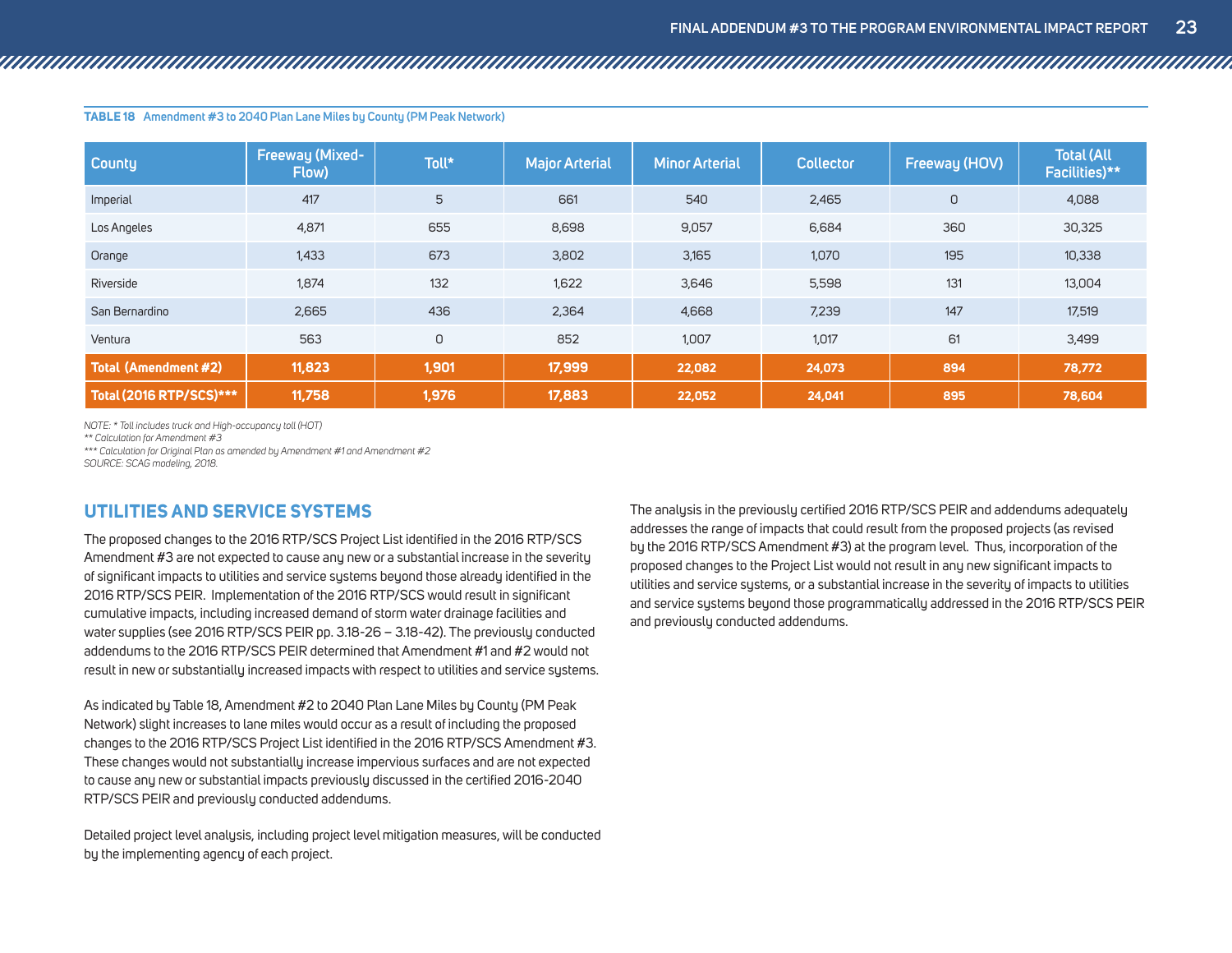#### <span id="page-25-0"></span>**COMPARISON OF ALTERNATIVES**

The proposed changes to the Project List identified in the 2016 RTP/SCS Amendment #3 would not significantly change the comparison of alternatives in the 2016 RTP/SCS PEIR. Potential impacts from the proposed changes to the 2016 RTP/SCS Project List identified in the 2016 RTP/SCS Amendment #3 are anticipated to be within the scope of the programmatic-level comparison among the alternatives already considered in the 2016 RTP/SCS PEIR: 1) No Project Alternative; 2) 2012 RTP/SCS Updated with Local Input Alternative; and 3) Intensified Land Use Alternative.

The Alternatives Chapter of the previously certified 2016 RTP/SCS PEIR adequately address the range of alternatives to the proposed projects (as revised by the 2016 RTP/ SCS Amendment #2) at the programmatic level. As referenced in the previously conducted addendums, no changes to the alternatives occurred as a result of Amendment #1 and Amendment #2. Incorporation of the proposed projects identified in the 2016 RTP/SCS Amendment #3 would not require comparison of any new alternatives or alternatives which are considerably different from or inconsistent with those already analyzed in the 2016 RTP/ SCS PEIR. Therefore, no further comparison is required at the programmatic level.

#### **LONG TERM CEQA CONSIDERATIONS**

The proposed changes to the 2016 RTP/SCS Project List identified in the 2016 RTP/ SCS Amendment #3 would not significantly change the scope of the discussion presented in the Long Term CEQA Considerations Chapter of the 2016 RTP/SCS PEIR, which includes an assessment of programmatic level unavoidable impacts, irreversible impacts, growth inducing impacts, and cumulative impacts (see 2016 RTP/SCS PEIR pp. 5-1 – 5-6). Unavoidable and irreversible impacts from inclusion of the proposed changes to the Project List identified in the 2016 RTP/SCS Amendment #3 are reasonably covered by the unavoidable and irreversible impacts previously discussed in the certified 2016 RTP/SCS PEIR.

At the programmatic level, any region-wide growth inducing impacts from the proposed projects (as revised by the 2016 RTP/SCS Amendment #3) are expected to be approximately equivalent to those previously disclosed in the 2016 RTP/SCS PEIR (see 2016 RTP/SCS PEIR pp. 5-1 – 5-6). Overall, the proposed changes to the Project List presented in the 2016 RTP/SCS Amendment #3 are within the scope of the broad, programmatic-level region-wide impacts identified and disclosed in the 2016 RTP/SCS PEIR and previously conducted addendums. Thus, the 2016 RTP/SCS Amendment #3 would not be expected to result in any new long-term impacts that have not been analyzed in the previous 2016 RTP/SCS PEIR and addendums, or any long-term impacts that are considerably different from or inconsistent with those already analyzed in the previous 2016 RTP/SCS PEIR and previously conducted addendums.

#### **FINDINGS**

After completing a programmatic environmental assessment of the proposed changes described herein to the Project List and when compared to the previously certified 2016 RTP/SCS PEIR and addendums, SCAG finds that the proposed changes identified in the 2016 RTP/SCS Amendment #3 would not result in either new significant environmental effects or a substantial increase in the severity of any previously identified significant effect. The proposed changes are not substantial changes on a regional level as those have already been adequately and appropriately analyzed in the 2016 RTP/SCS PEIR and previously conducted addendums. The proposed changes to the Project List do not require revisions to the programmatic, region-wide analysis presented in the previously certified 2016 RTP/SCS PEIR and addendums.

Further, SCAG finds that the proposed changes to the Project List identified in the 2016 RTP/SCS Amendment #3 does not require any new mitigation measures or alternatives previously unidentified in the 2016 RTP/SCS PEIR, or significantly affect mitigation measures or alternatives already disclosed in the 2016 RTP/SCS PEIR. As such, SCAG has assessed the proposed changes to the Project List included in 2016 RTP/SCS Amendment #3 at the programmatic level, and finds that inclusion of the proposed changes would be within the range of, and consistent with the findings of impacts analysis, mitigation measures, and alternatives contained in the 2016 RTP/SCS PEIR, as well as the Findings of Fact and Statement of Overriding Considerations made in connection with the 2016 RTP/SCS. Therefore, a Subsequent or Supplemental EIR is not required, and SCAG concludes that this Addendum to the previously certified 2016 RTP/SCS PEIR fulfills the requirements of CEQA.